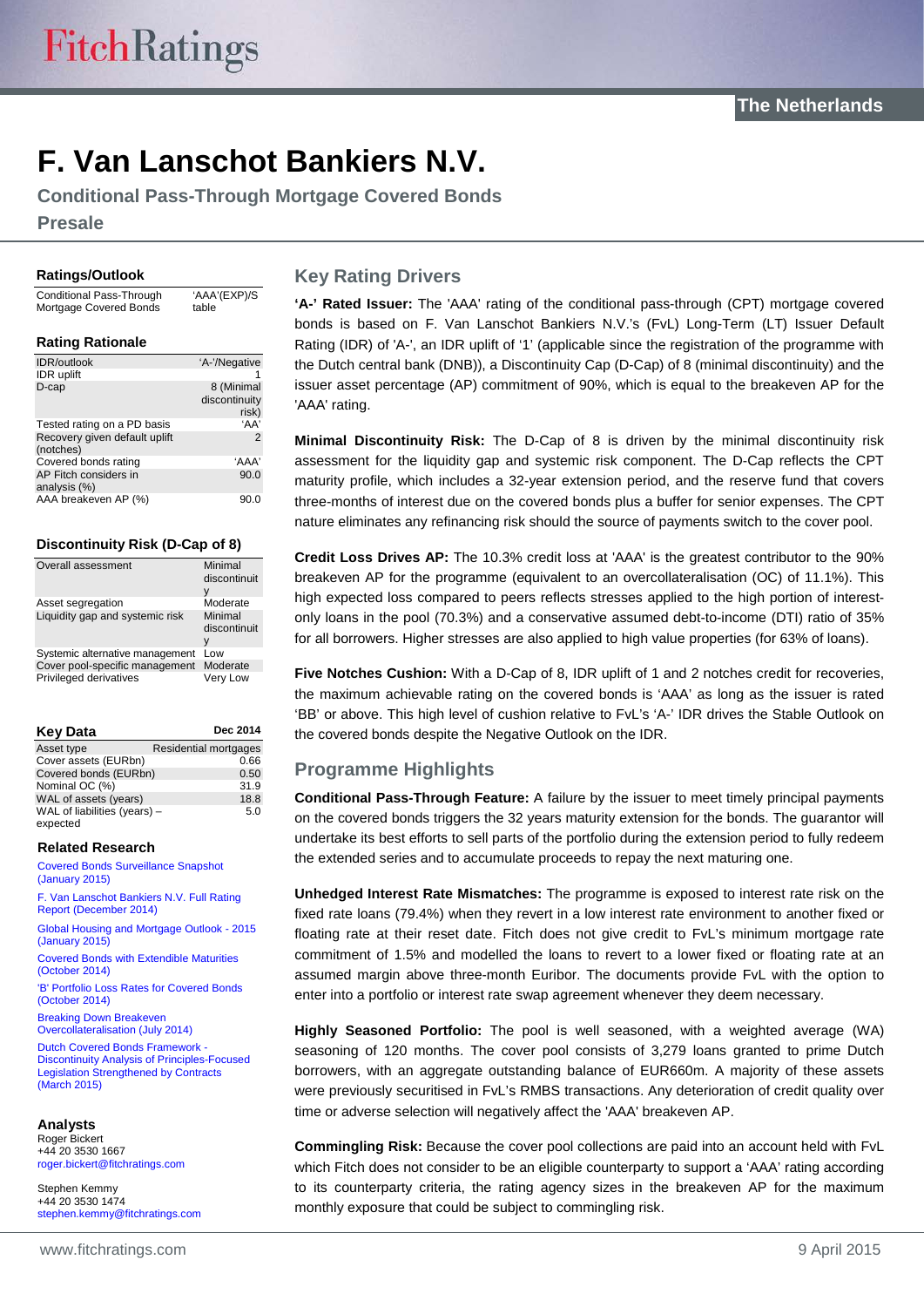#### Figure 1 **Selected Peers for Comparison**

| Issuer/<br>Programme         | IDR/<br>outlook     | CVB<br>rating          |
|------------------------------|---------------------|------------------------|
| NIBC Bank N.V.               | $'BBB-7/$<br>Stable | 'AAA'/<br>Stable       |
| Achmea Bank N.V.             | 'А-<br>'/Stable     | 'AAA'/<br>Stable       |
| <b>ABN Amro Bank</b><br>N.V. | $A' + I$<br>Neg     | 'AAA'/<br>Stable       |
| ING Bank N.V.                | $A+7$<br>Neg        | 'AAA'/<br>Stable       |
| SNS Bank N.V.                | $'BBB+$<br>Neg      | $A + \gamma$<br>Stable |

Source: Fitch

#### **Peer Comparison**

Some key rating drivers compare favourably for FvL (A-/Negative/F2, Viability Rating: a-) (see Figure 2) versus a selection of peers, which are the five other Dutch covered bond programmes that Fitch rates. The lower asset disposal loss is due to the conditional pass-through nature of the bonds issued under the programme. The selected peers are listed in Figure 1.

Please see the [Covered Bond Surveillance Snapshot](https://www.fitchratings.com/creditdesk/reports/report_frame.cfm?rpt_id=858748) and related [excel file](https://www.fitchratings.com/creditdesk/reports/report_frame.cfm?rpt_id=861338) (January 2015), for a detailed comparison of rating drivers across Fitch-rated covered bond programmes.

#### Figure 2

#### **Peer Comparison: Key Rating Drivers**

|                             | <b>FvL</b>    | <b>Selected Peer Average</b> | <b>Selected Peer Range</b>        |
|-----------------------------|---------------|------------------------------|-----------------------------------|
| <b>IDR/Outlook</b>          | 'A-'/Negative | 'A-'/Negative                | 'BBB-'/ Stable -<br>'A+'/Negative |
| <b>IDR</b> uplift           | 1.0           | 1.8                          | $0 - 2$                           |
| $D$ -cap                    | 8             | 4.8                          | $4 - 8$                           |
| 'B' Portfolio Loss Rate (%) | 1.7           | 1.1                          | $0.7 - 1.3$                       |
| 'AAA' breakeven OC (%)      | 11.1          | 25.6                         | $9.9 - 33.3$                      |
| Breakeven OC components (%) |               |                              |                                   |
| Credit loss (%)             | 10.3          | 6.5                          | $4.6 - 7.4$                       |
| Cash flow valuation (%)     | $-0.5$        | $-0.3$                       | $-3.9 - 5.1$                      |
| Asset disposal loss (%)     | 4.2           | 22.4                         | $3.2 - 34.5$                      |
| Source: Fitch               |               |                              |                                   |

#### **Sovereign Impact**

The covered bonds rating does not include any adjustments due to the Dutch sovereign rating of 'AAA'/Stable. For countries rated above 'A+' Fitch applies its standard liquidity gap analysis, which forms part of the D-Cap, focussing on asset liquidity following an idiosyncratic stress of an issuer, while the banking sector as a whole is expected to remain stable and not suffer from a systemic crisis. Therefore, Fitch's view on liquidity and systemic risk is unlikely to change unless the Dutch sovereign was downgraded four notches to 'A+' or below.

The Netherlands has a country ceiling of 'AAA' and all cover assets are located in the Netherlands. Therefore, Fitch does not adjust the calculated rating default and recovery rates, which are applied in its covered bond analysis.

#### **Sensitivity Analysis**

There is limited downward pressure on the 'AAA' rating for FvL's mortgage covered bonds. FvL's LT IDR of 'A-' is in line with its Viability Rating (VR), which reflects standalone strength, of 'a-'. With the current IDR uplift of 1 and D-Cap of 8 in place, FvL's covered bond rating would likely remain unchanged (due to IDR impact) unless the IDR fell by six notches to 'BB-'.

If FvL's IDR remains at 'A-', the covered bond rating would likely remain unchanged (due to IDR uplift and D-Cap impact) unless the combination of the IDR uplift of 1 and D-Cap of 8 (equivalent to a total of 9 notches currently) fell to three notches. This would involve the D-Cap moving to 2 or worse, which correspond to a high discontinuity risk or below, which are unlikely assessments for liquidity protection in the form of a switch to conditional pass-through for a standard residential mortgage cover pool in a country with a 'AAA' sovereign rating.

There is no cushion between the 90% breakeven AP and the level of AP that Fitch gives credit to in its analysis, which will be published quarterly within the asset cover test. However, there is substantial cushion relative to the nominal OC of 31.9%.

#### **Related Criteria**

[Covered Bonds Rating Criteria \(August](https://www.fitchratings.com/creditdesk/reports/report.cfm?rpt_id=738975&referral=&display_method=1) 2014) [Counterparty Criteria for Structure Finance](https://www.fitchratings.com/creditdesk/reports/report.cfm?rpt_id=744158&referral=&display_method=1)  [and Covered Bonds \(May 2014\)](https://www.fitchratings.com/creditdesk/reports/report.cfm?rpt_id=744158&referral=&display_method=1)

[Counterparty Criteria for Structured Finance](https://www.fitchratings.com/creditdesk/reports/report.cfm?rpt_id=744175&referral=&display_method=1)  [and Covered Bonds: Derivative Addendum](https://www.fitchratings.com/creditdesk/reports/report.cfm?rpt_id=744175&referral=&display_method=1)  [\(May 2014\)](https://www.fitchratings.com/creditdesk/reports/report.cfm?rpt_id=744175&referral=&display_method=1)

[EMEA RMBS Master Rating Criteria \(March](http://www.fitchratings.com/creditdesk/reports/report_frame.cfm?rpt_id=749271)  [2015\)](http://www.fitchratings.com/creditdesk/reports/report_frame.cfm?rpt_id=749271)

[EMEA Residential Mortgage Loss Criteria](https://www.fitchratings.com/creditdesk/reports/report_frame.cfm?rpt_id=749272)  [\(March 2015\)](https://www.fitchratings.com/creditdesk/reports/report_frame.cfm?rpt_id=749272)

[Criteria Addendum: Netherlands -](https://www.fitchratings.com/creditdesk/reports/report.cfm?rpt_id=749548) Residential [Mortgage Loss and Cash Flow Assumptions](https://www.fitchratings.com/creditdesk/reports/report.cfm?rpt_id=749548)  (June [2014\)](https://www.fitchratings.com/creditdesk/reports/report.cfm?rpt_id=749548)

[Covered Bonds Rating Criteria -](https://www.fitchratings.com/creditdesk/reports/report_frame.cfm?rpt_id=861806) Mortgage [Liquidity & Refinancing](https://www.fitchratings.com/creditdesk/reports/report_frame.cfm?rpt_id=861806) Stress Addendum [\(February](https://www.fitchratings.com/creditdesk/reports/report_frame.cfm?rpt_id=861806) 2015)

[Criteria for Interest Rate Stresses in](https://www.fitchratings.com/creditdesk/reports/report_frame.cfm?rpt_id=838868)  [Structured Finance Transactions and Covered](https://www.fitchratings.com/creditdesk/reports/report_frame.cfm?rpt_id=838868)  [Bonds \(December 2014\)](https://www.fitchratings.com/creditdesk/reports/report_frame.cfm?rpt_id=838868)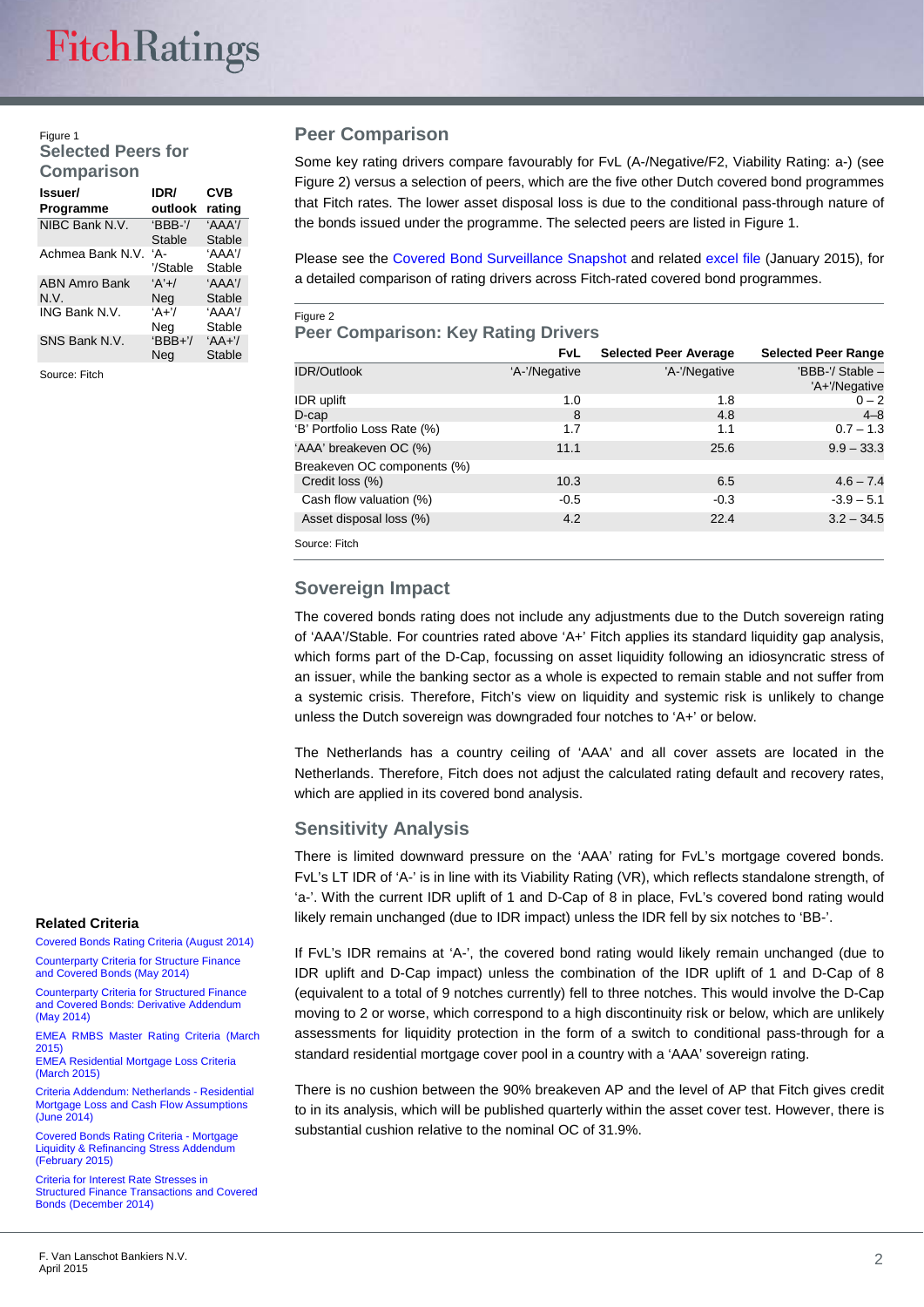# **FitchRatings**

#### **Abbreviations**

AP: Asset percentage D-Cap: Discontinuity Cap IDR: Issuer Default Rating OC: Overcollateralisation PD: Probability of default WAL: Weighted average life WAFF: Weighted average frequency of foreclosure WARR: Weighted average recovery rate

#### **The Issuer and CBC**

Headquartered in s'Hertogenbosch, FvL (A-/Negative/F2) is the oldest independent bank in the Netherlands. The bank presents itself as a wealth manager and has a relatively simple organisational structure through a network of 25 branches located across the Netherlands, and five branches in the North of Belgium..The bank's main focus is on mid-size family businesses, affluent customers and services to institutional clients. In September 2004, FvL acquired C&E Bankiers, a niche business providing financial services to high net worth individuals and family business in the healthcare sector.

The bank's rating is driven by its strong intrinsic creditworthiness as reflected in its VR of 'a-', supported by strong capitalisation, sound liquidity management and a robust and balanced funding profile. The Negative Outlook is driven by its prolonged weaknesses in asset quality and profitability, despite improving trends in the latter.

Half of the bank's lending consists of solid domestic residential mortgage loans. However, in common with other Dutch banks, loans-to-value are high and the majority of the book consists of interest-only lending. The bank's SME and CRE loan books are of weaker quality, but in line with similar portfolios of Dutch peers. The bank announced in May 2013 a strategic refocus on wealth management and a target of strengthening its balance sheet mainly through reduction of its corporate and CRE lending.

The covered bond holders benefit from a dual recourse against Van Lanschot Covered Bond Company (CBC), which is secured by the cover assets, and an unsecured, unsubordinated recourse against FvL (see Appendix 1 for a programme summary).

#### **IDR Uplift of 1**

In bank resolution frameworks where covered bonds are favourably treated, such as under the Bank Recovery and Resolution Directive (BRRD) for EU countries, Fitch's analysis starts with an uplift over the IDR of up to two notches for programmes of issuers rated in the 'BB' category and above. A two-notch uplift is granted if at least two of the following three factors are present in Fitch's view or one notch if one of the factors is present.

Fitch assigned FvL an IDR uplift of 1 in line with the description presented in Figure 3 below.

| Figure 3                                                                                                               | <b>IDR Uplift of 1 for FvL's Covered Bonds</b>                                                                                                                                             |
|------------------------------------------------------------------------------------------------------------------------|--------------------------------------------------------------------------------------------------------------------------------------------------------------------------------------------|
| IDR uplift driver                                                                                                      | <b>Fitch assessment</b>                                                                                                                                                                    |
| Relative ease/ motivation<br>for alternative resolution<br>methods to liquidation<br>Covered bond intensive<br>country | No. FyL is not a global or domestic systemically important bank that would be<br>more likely to be supported by resolution tools other than liquidation if<br>insolvent.<br>No.            |
| Sufficient protection<br>through senior unsecured<br>debt                                                              | Yes. FyL's level of senior unsecured debt is higher than the 5% threshold<br>(relative to the total balance sheet, adjusted for insurance assets and<br>derivatives) that Fitch considers. |
| Source: Fitch                                                                                                          |                                                                                                                                                                                            |

The IDR uplift of 1 was also applied to one of the selected peer programmes: NIBC CPT. No IDR uplift is applicable for Achmea's covered bonds programme because it is not registered with the DNB and not UCITS or CRD compliant. The other four Dutch covered bonds programmes have an IDR uplift of 2 due to their issuers' status as domestic systemically important banks and a level of senior unsecured debt higher than 5%.

#### **D-Cap of 8**

The potential risk that a covered bond could default if recourse shifts to the cover pool from an issuer is captured via Fitch's D-Caps, which determine the maximum uplift from the IDR (adjusted by any IDR uplift) to the tested rating on a probability of default (PD) basis. It reflects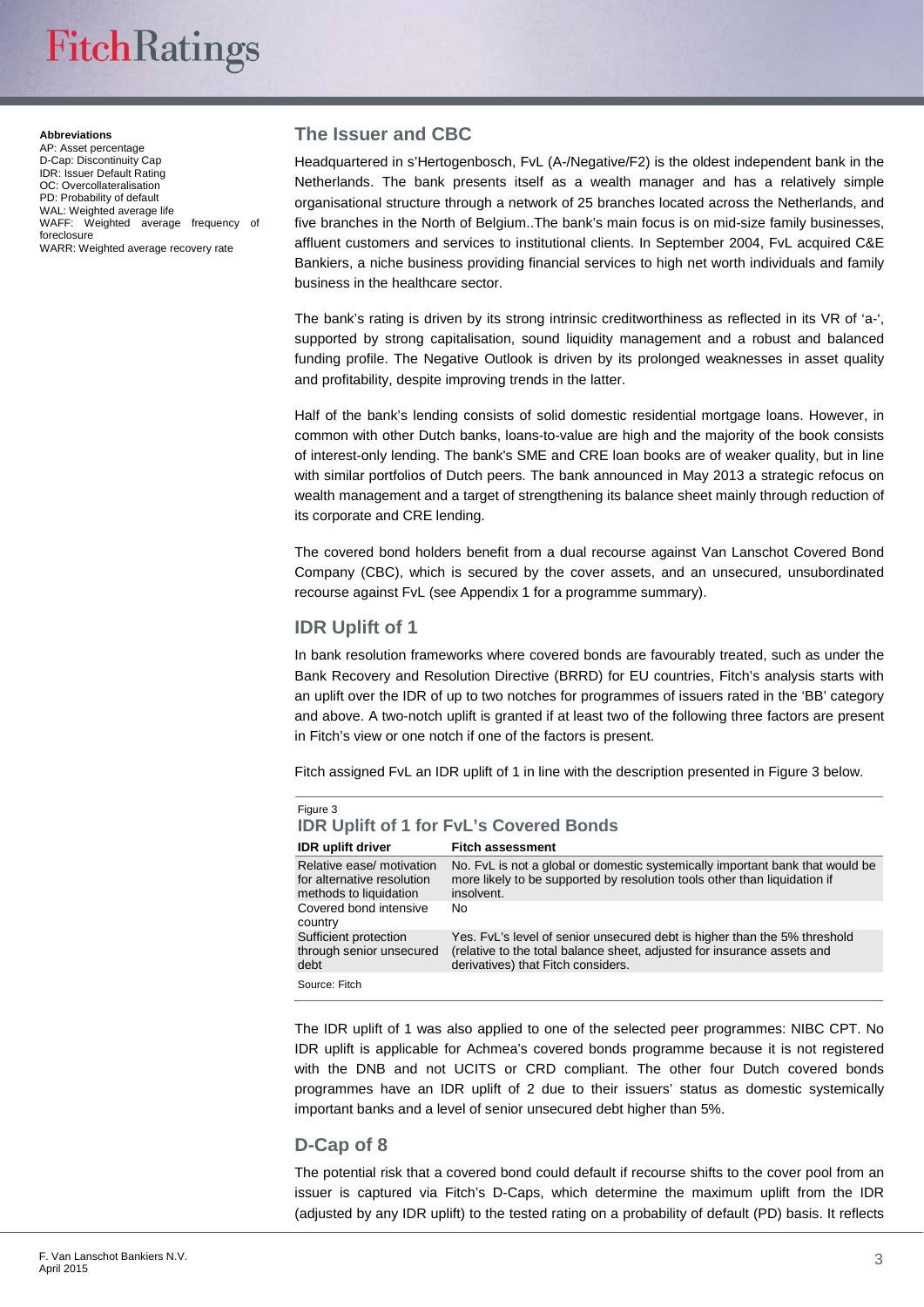the highest risk assessment of the five components ranging from '8' for minimal discontinuity to '0' for full discontinuity.

Fitch has assigned this programme a D-Cap of 8 (minimal discontinuity), which is in line with Fitch's criteria for pass-through programmes with three months' coverage of interest and expenses as long as the assessment of the other components does not raise any particular concerns. This is because there should be no need to liquidate cover assets, which removes most payment interruption risk for the covered bonds once recourse against the cover pool is enforced.

| Figure 4<br><b>Summary of FvL's Covered Bonds Discontinuity Risk Assessment</b> |                           |
|---------------------------------------------------------------------------------|---------------------------|
| <b>Overall assessment</b>                                                       | 8 (minimal discontinuity) |
| Asset segregation                                                               | Moderate                  |
| Liquidity gap and systemic risk                                                 | Minimal discontinuity     |
| Systemic alternative management                                                 | l ow                      |
| Cover pool-specific alternative management                                      | Moderate                  |
| Privileged derivatives                                                          | Very low                  |
| Source: Fitch                                                                   |                           |

Details on the assessment for each D-Cap component can be found in Appendix 2. The assessments for FvL's programme are standard for pass-through programmes.

#### **Cover Pool**

Figure 5 **FvL's Cover Pool**

#### **Characteristics as of December 2014 (%s of current loan balance)**

| General                                 |          | Borrower type (%)           |       |
|-----------------------------------------|----------|-----------------------------|-------|
| Current principal balance (EURbn)       | 0.66     | Prime                       | 100.0 |
| Average current loan per borrower (EUR) | 406,306  | Employed                    | n/d   |
| Number of loans                         | 3.279    | Self-employed               | n/d   |
| WA seasoning (years)                    | 10.0     | Unemployed                  | n/d   |
| WA DTI (%) - assumption                 | 35.0     | Retired and other           | n/d   |
|                                         |          | Multiple properties owner   | 4.2   |
| Loan-to-value (LTV) (%)                 |          |                             |       |
| WA original LTV                         | 85.4     | Loan type $(\%)$            |       |
| WA indexed current LTV                  | 84.3     | First-ranking               | 100.0 |
|                                         |          | <b>NHG</b>                  | 0.0   |
|                                         |          | Construction deposit        | 0.7   |
|                                         |          | (>EUR2,500)                 |       |
| Property type (%)                       |          | <b>Fixed rate</b>           | 79.4  |
| Houses                                  | 86.8     | Floating rate               | 20.6  |
| <b>Flats</b>                            | 12.1     | Annuity                     | 1.3   |
| Other                                   | 1.1      | Linear                      | 2.1   |
|                                         |          | Savings                     | 2.8   |
|                                         |          | Life                        | 13.1  |
|                                         |          | Investment                  | 10.5  |
| <b>Valuation type</b>                   |          | Interest Only               | 70.2  |
| Full                                    | 100      |                             |       |
| Desktop                                 | 0        | Geographic distribution (%) |       |
| Automated Valuation Model (AVM)         | $\Omega$ | Noord-Holland               | 29.6  |
|                                         |          | Zuid-Holland                | 22.5  |
| Current arrears (%)                     |          | Noord-Brabant               | 14.8  |
| $3m+$ arrears                           | 0.0      | Utrecht                     | 13.0  |
| Less than 3m arrears                    | 0.7      | Gelderland                  | 10.7  |
| Source: Fitch/FvL                       |          |                             |       |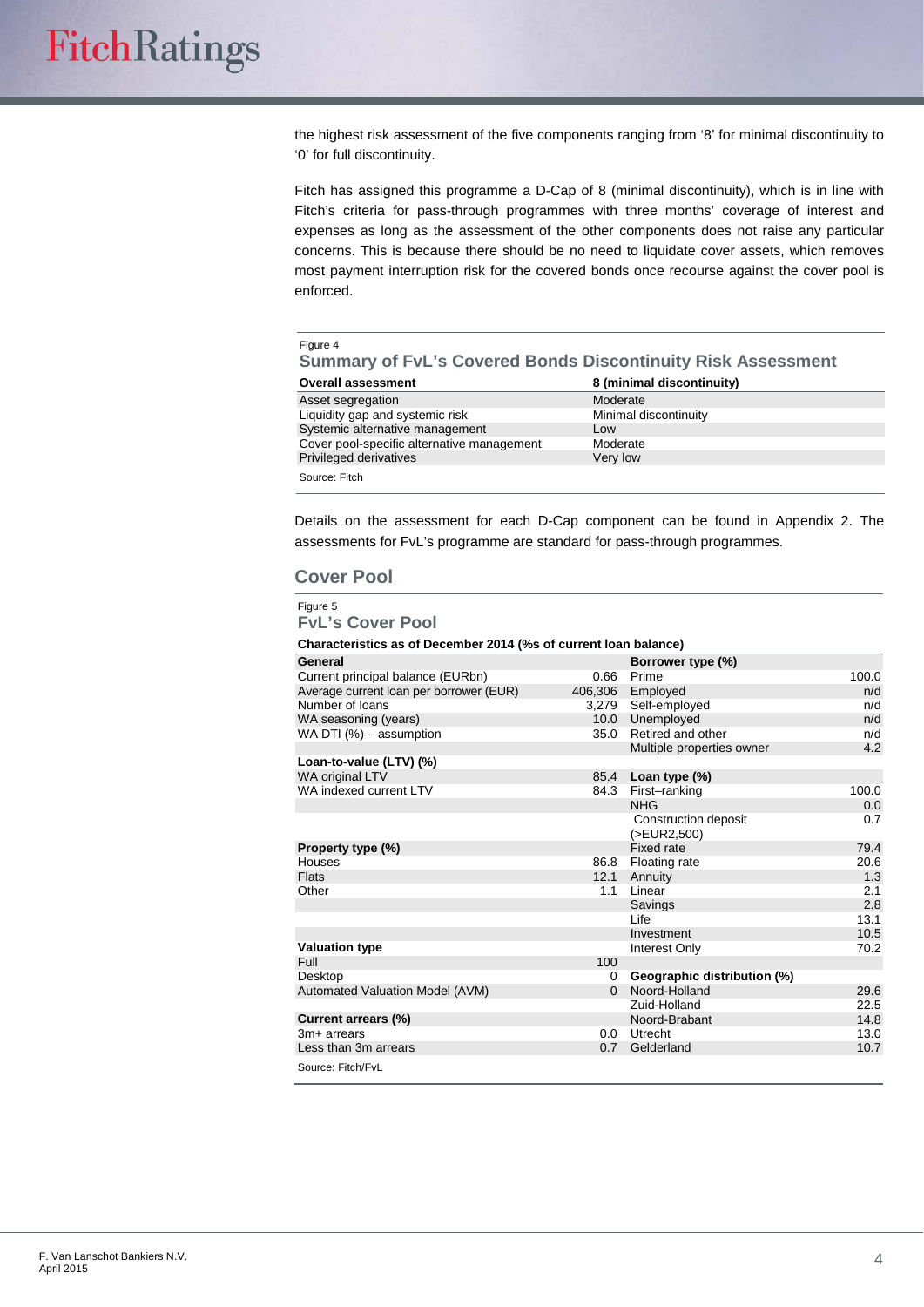#### **Cover Pool Credit Analysis**

Fitch analysed the portfolio using its Dutch mortgage loss criteria (for further details see "*EMEA Residential Mortgage Loss Criteria*", published 28 May 2014 and its Dutch addendum under *Related Criteria* on page 2). Fitch applied its standard default probability adjustments under the criteria.

#### **Lender adjustment**

Fitch's base default probabilities assume that origination, underwriting and servicing practices and procedures are in line with those of a standard traditional Dutch lender, with market expertise and relevant management experience.

As part of the analysis, the agency performs an operational review of the originator to assess the origination, underwriting and servicing capabilities of the seller. As a result of this review, if Fitch believes that origination, underwriting and servicing procedures have significant weaknesses, an adjustment to the base default probabilities of the whole portfolio may be warranted.

As positives in FvL's practices Fitch has identified that FvL performs a case-by-case affordability analysis, has a private banking business with a wealthy client base and close client relations and uses a centralised mortgage approval centre that has a strong quality control framework in place.

Weaknesses Fitch has identified are that FvL's underwriting relies on the assessment of several income sources (basis salary, variable income, assets pledged as collateral), that the servicing is decentralised to branches until payments on the loans are three months overdue and that a larger amount of loans is underwritten on an 'explain' basis compared to a standard Dutch lender.

Based on these weaknesses, Fitch applied a lender adjustment of 1.05x.

In addition, Fitch has also reviewed an agreed-upon-procedures (AUP) report conducted by an international accounting firm. A sample of 450 loans was drawn from the population and verified against a 99% confidence level. The amount of findings is substantially higher compared to other Dutch originators and mainly relates to property valuation, valuation date, and a borrower's income. Although the majority of findings relates to missing loan documentation and older loans, given that the bank handles an internal document retention policy of seven years, Fitch has applied an upward adjustment of 1.05x due to the large number of findings in the AUP report and the uncertainty associated with unverifiable information.

Combined with a small adjustment for borrowers owning multiple properties, for whom Fitch considers the default risk comparable to borrowers owning a buy-to-let property, the total lender adjustment applied is 1.11x.

#### **Asset Analysis**

The cover pool consists of 3,279 loans granted to borrowers in The Netherlands, with an aggregate outstanding amount of EUR660m. The pool has a weighted average seasoning of 10.0 years and all loans are secured by a first-ranking mortgage. Of the loans, 0.7% are in arrears of up to three months and no loans are in arrears over three months. Fitch calculated a WA original LTV of 85.4% and a WA indexed current LTV of 84.3% for the pool.

The majority of assets were previously securitised in "Citadel 2011-1" with the remainder coming from new originations and savings loans which were previously present on the backbook. **Loss rate**

| Figure 8        |      | <b>Default Model Output (%)</b> |      |                        |
|-----------------|------|---------------------------------|------|------------------------|
| Rating<br>level |      | <b>WAFF WARR</b>                | MVD  | <b>WA Loss</b><br>rate |
| AAA             | 19.3 | 51.4                            | 43.8 | 9.4                    |
| B               | 5.3  | 68.1                            | 29.8 | 1.7                    |
| Source: Fitch   |      |                                 |      |                        |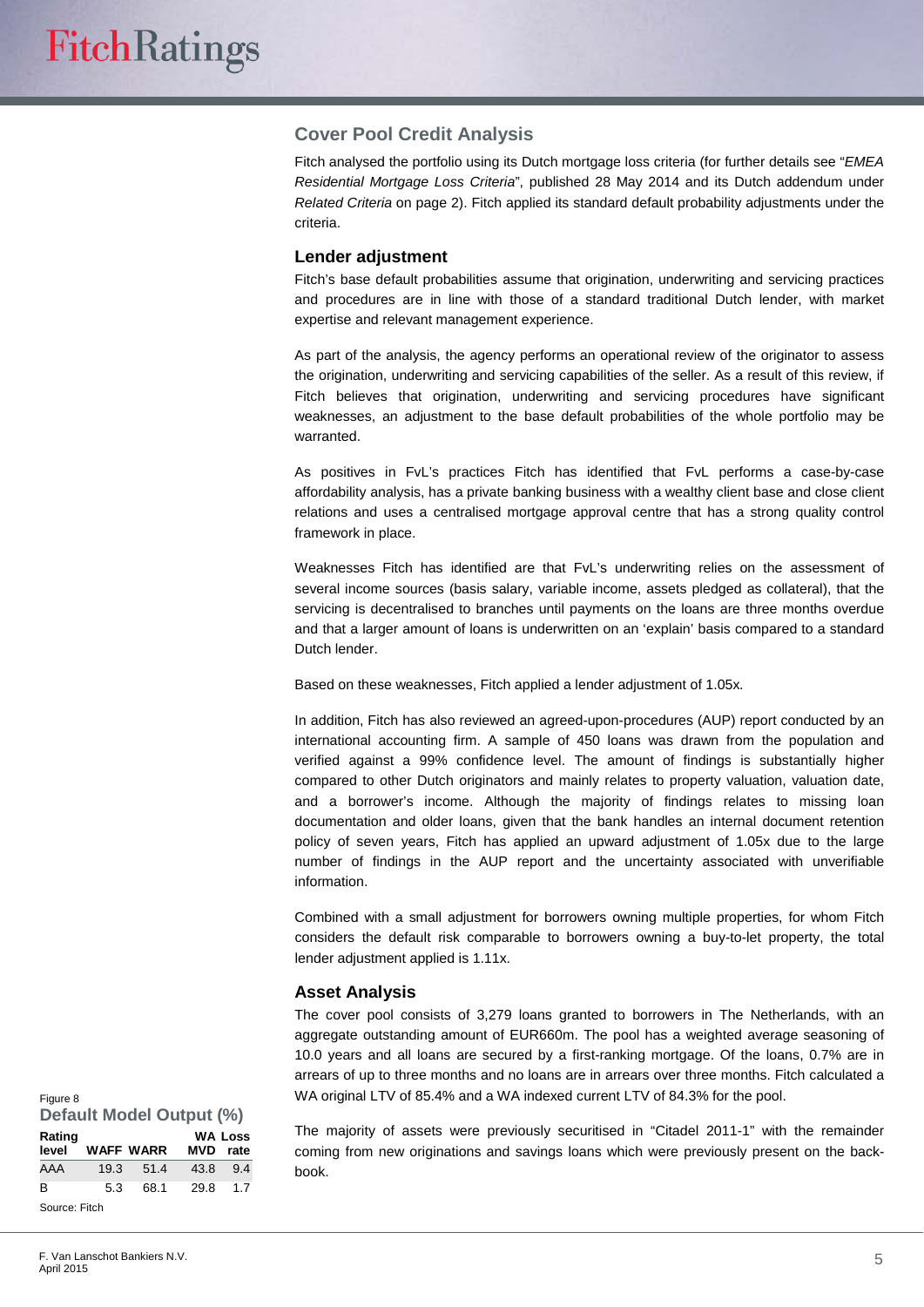#### *Affordability*

FvL did not provide Fitch with data regarding the borrowers' incomes. This is due to the fact that FvL takes into account a borrower's income as well as wealth position. As this is not reported jointly into one system FvL are not able to deliver this information. Fitch assumed a conservative debt-to-income (DTI) ratio of 35% for all borrowers.

#### *Mortgage Type*

The residential mortgage portfolio consists of linear, annuity, interest-only, investment, life and savings products (see Figure 7). Fitch increases the default probability for non-amortising loans to reflect the higher risk of borrowers facing a payment shock at maturity. Similarly, for life and investment mortgages, the probability of default is increased to capture the risk that the capital available at maturity may not be sufficient, depending on the performance of the underlying investment, with no certain return guaranteed.

#### *Interest Rate Type*

Of the portfolio, 79.4% is subject to a fixed interest rate. The remaining 20.6% pays a floating rate. The agency has increased the probability of default for floating-rate mortgages because a rising interest rate environment could put pressure on the ability of the borrowers to meet their mortgage payments.

The loans do not remain at a fixed rate for life; about 32% have an interest reset date before 2016. Most borrowers have the option to switch to a floating rate or another fixed rate for another period; however, it is common for borrowers in the Dutch market to enter into another fixed-rate agreement at the reset date. Borrowers who took a savings mortgage have to enter into another fixed-rate mortgage at the reset date.

#### *Borrowers' Employment and Income Status*

FvL does case-by-case budgeting, including income that stems from wealth positions rather than salaries. Total income information is not available in one system and FvL was not able to provide Fitch with the borrowers' employment information. However, all loans were originated to borrowers with verified income information. Fitch assumed a conservative split of 40% selfemployed and 60% employed.

In Fitch's asset analysis both employment type and income verification status have an impact on the loans' foreclosure frequency. The frequency of foreclosure for a standard Dutch borrower assumes full-time employment, no adverse credit history and evidence of income. Where cases deviate from this standard, Fitch adjusts the probability of default to address the increasing risk of a borrower default on mortgage payments.

#### *Geographical Distribution and Property Type*

The geographical distribution of the properties is well diversified over the Netherlands and follows the distribution of the population. The province of Noord-Holland has the highest concentration of 29.6%, followed by Zuid-Holland 22.5%, Noord-Brabant 14.8% and Utrecht 13.0%.

All properties in the portfolio are owner occupied. There are no investment or second-home properties in the pool. Houses account for 86.7% of properties, apartments for 12.1%. A minimal proportion is partially for commercial use.

#### *Illiquid Properties*

Fitch has determined 63.2% of the portfolio to be secured by particularly high-value properties (higher than EUR600,000) and 0.1% to be secured by low-value properties (lower than EUR130,000). These loans are at risk of greater market value declines (MVDs) owing to the relatively poor liquidity at either end of the market. The agency has increased the MVDs for these loans.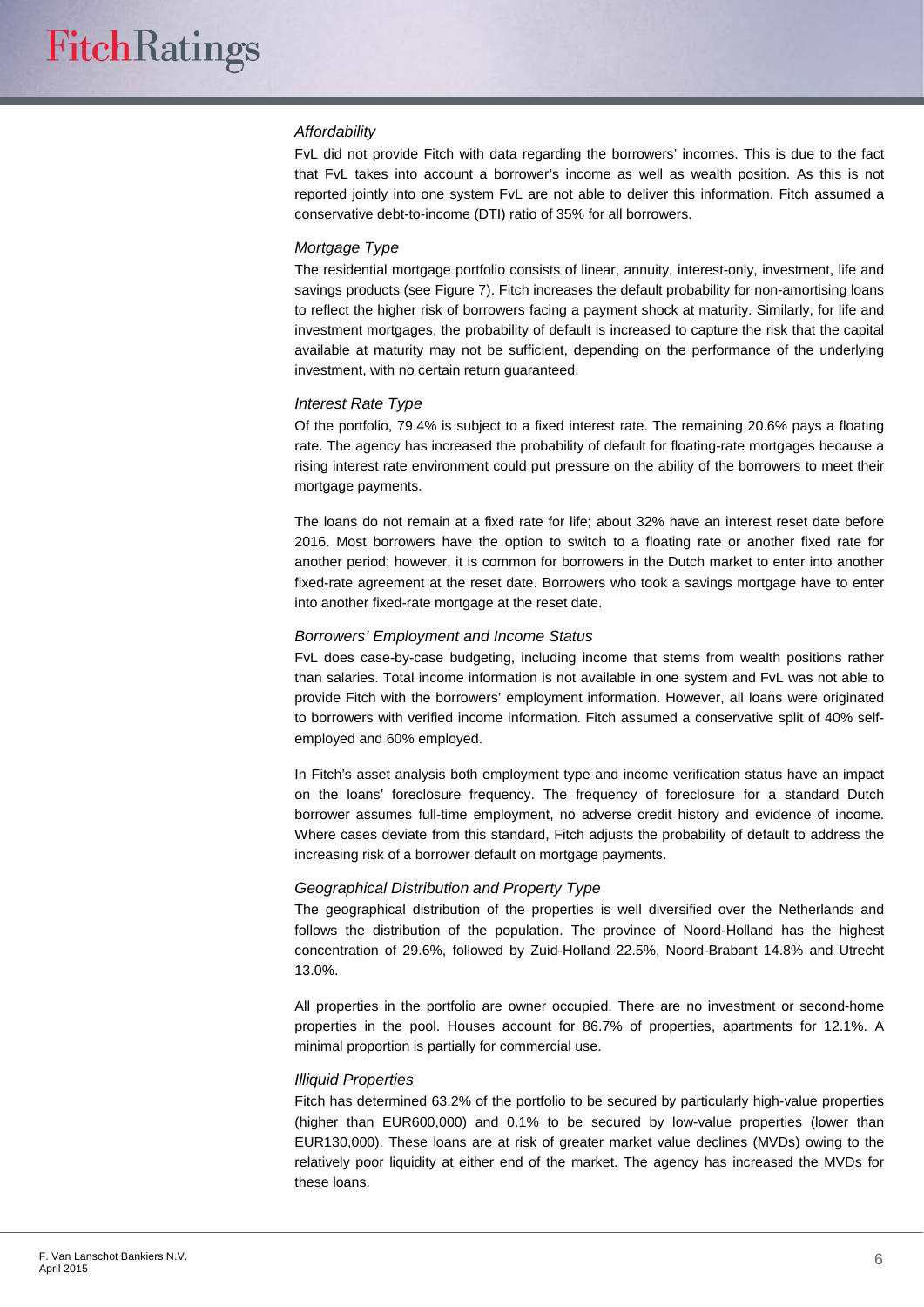#### *Construction Loans*

Construction loans form 0.7% of the pool. An element of the loan principal of these loans is to be disbursed to the borrower at a certain point, depending on the fulfilment of certain conditions. The granting of these loans is common practice in the Netherlands. Fitch views such loans as riskier if the construction works on the property still to be paid for are significant and final bills may be above the expected costs, leading to the provisioned construction deposit being insufficient to provide coverage for these extra expenses.

FvL posts any undrawn construction deposit amounts as cash in a separate account held by the CBC. Fitch believes that this sufficiently mitigates set-off risk regarding construction loans.

#### *Dynamic Pool*

As the pool is dynamic any deterioration of the pool's credit quality over time resulting from a pool top-up (adding additional mortgage loans) or after unfavourable substitution of the assets will negatively affect the 'AAA' breakeven AP.

The Fitch breakeven AP for the covered bonds' rating will also be affected, among other things, by the profile of the cover assets relative to outstanding covered bonds, which can change over time, even in the absence of new issuance. Therefore it cannot be assumed that it will remain stable over time.

#### *Default Model Output*

Fitch has analysed the portfolio using its Dutch mortgage loss criteria (for further details see *EMEA Residential Mortgage Loss Criteria and Criteria Addendum: Netherlands* under *Related Criteria* on page 2). Fitch derived a stressed cumulative default rate and recovery rate for the cover pool based on a loan-by-loan analysis of the cover assets. The WA frequency of foreclosure (WAFF) and WA recovery rate (WARR) in a 'AAA' scenario were calculated as 19.3% and 51.4%, respectively. Expected loss was 9.4% in the 'AAA' scenario. The composition and credit quality of the cover pool may change over time because of the dynamic nature of the programme.

#### **Cash Flow Analysis**

Fitch's cash flow model simulates the asset cash flows to reflect prepayment, servicing costs, delinquencies, defaults and recoveries in multiple stress scenarios under various issuer default timings.

The model tests whether the cover pool, managed by a third party, is able to service the interest and principal payments on the covered bonds in a timely manner. As there are no privileged derivatives in place, the agency made some assumptions on the evolution of the interest rate on the pool, in particular the change of interest rate at the interest reset date, and the margin on the floating-rate assets (see *Interest Rate Risk* below). The cash flows expected from the assets were also modified to reflect prepayments, delinquencies, default and recovery assumptions in a 'AAA' scenario, while hypothesising the issuer's default at different dates. In addition, the cost of replacing FvL as servicer/manager of the cover pool was modelled.

#### **Asset Cover Test (ACT)**

The ACT is designed to ensure a minimum level of credit enhancement to protect bondholders against specific risks; it is calculated monthly before an issuer event of default. If breached, failure to satisfy the ACT on or before the next succeeding calendar month will not constitute an issuer event of default. However, it will prevent FvL from issuing any further bond series until remedied. If not remedied on the next succeeding calculation date, the security trustee will be entitled to serve a notice of breach. After the service of a breach of the asset cover test, the CBC is not allowed to make any payments to FvL. FvL will continue to have a "best efforts" obligation to procure sufficient eligible assets. If a breach of the ACT is remedied, FvL can issue new series.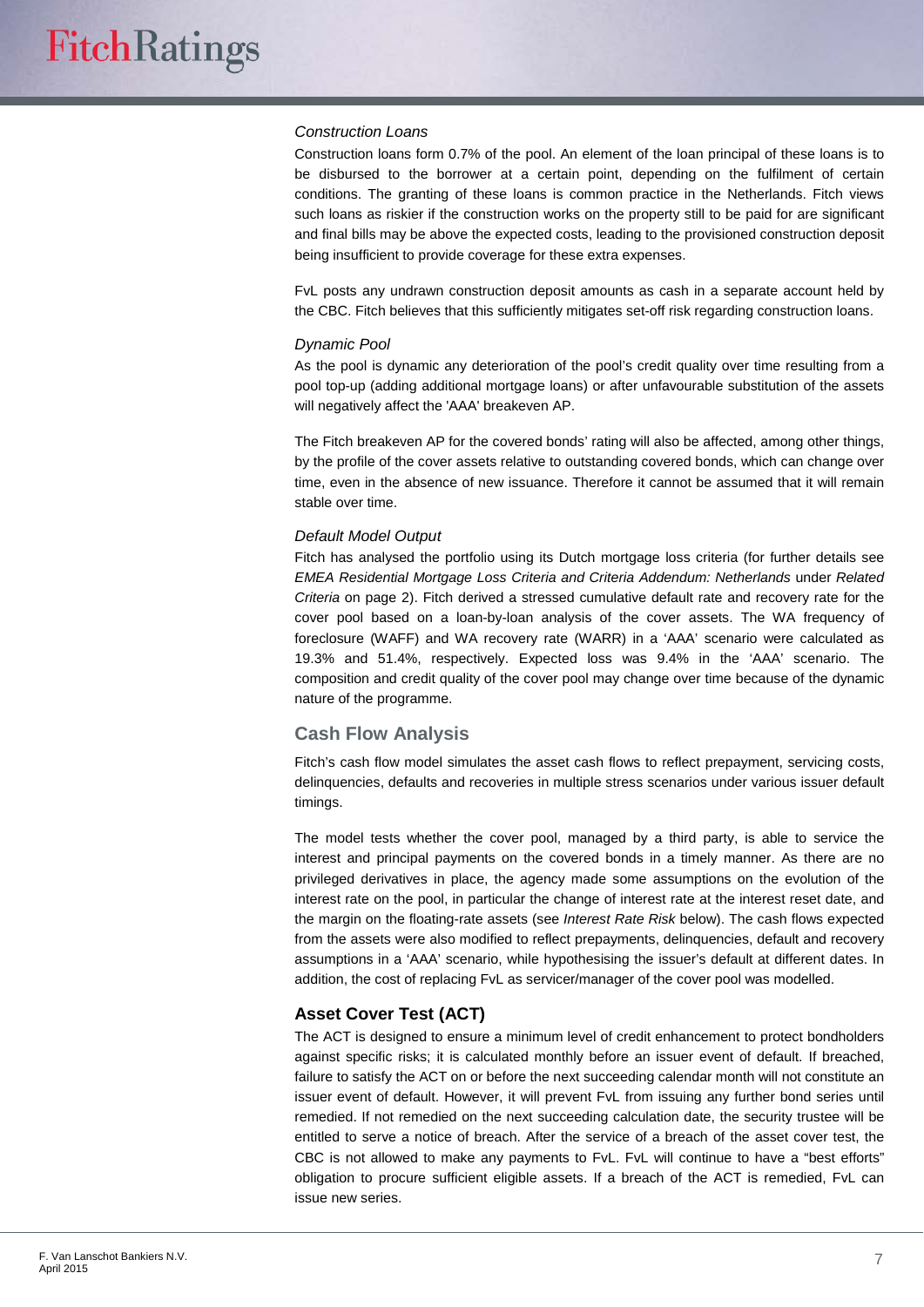The ACT ensures that the value of the assets, multiplied by the AP, and adjusted for different risks (including insurance and deposit set-off), is higher than the nominal value of the covered bonds.

The ACT also tests that all the mortgage receivables, substitution assets and amounts standing to the balance of the CBC, excluding swap collateral and construction balances, will be at least equal to 115% of the principal amount of outstanding covered bonds. This minimum 115% is currently equivalent to a maximum AP of 87%. The relationship between OC and AP may change over time, notably because the AP applies to an adjusted asset balance, where an LTV cut-off percentage of 80% is used for all mortgages in the pool.

If an unremedied breach occurs post issuer default and a notice to pay is made by the security trustee on the CBC, this would trigger the amortisation test to be run to check there is at least 15% OC between the performing assets and the bonds (see *Amortisation Test* below).

#### **Amortisation Test**

The amortisation test is run following the service of a notice to pay on the CBC, to check that the stressed collateralisation level calculated under the test is at least 115%. If breached, the covered bonds will become due by their extended maturity date and will be paid pro rata subject to the availability of funds. Fixed-rate covered bonds will continue to bear interest at a fixed rate until their extended due for payment.

When covered bonds become pass-through after a breach of the amortisation test has been served, there is a risk that principal repayments could be made before the bond's expected maturity date and therefore earlier than expected.

Fitch's cash flows model tests that, even after a breach of the amortisation test, the modelled recoveries on the bonds would be more than 91% under 'AAA' stresses.

After an issuer event of default occurs, the CBC will undertake its best efforts to sell assets every six months, provided this does not lead to a breach of the amortisation test.

#### **Maturity Profile**

The cover assets are amortising, with a weighted average maturity of 18.8 years, while the covered bonds are expected to have a maturity of five years. FvL has the obligation to meet the payments on the bonds at their maturity date. After an issuer event of default resulting from FvL failing to meet these payments, or in case of a breach of the amortisation test, the bonds will become due by their extended due for payment date 32 years later, making the bonds effectively pass-through. This prevents any maturity mismatches between the cover assets and the covered bonds.

In its cash flow analysis Fitch modelled a hypothetical issuance of a EUR500m bond with a five-year term and a fixed coupon of 1.75% per annum.

Figure 7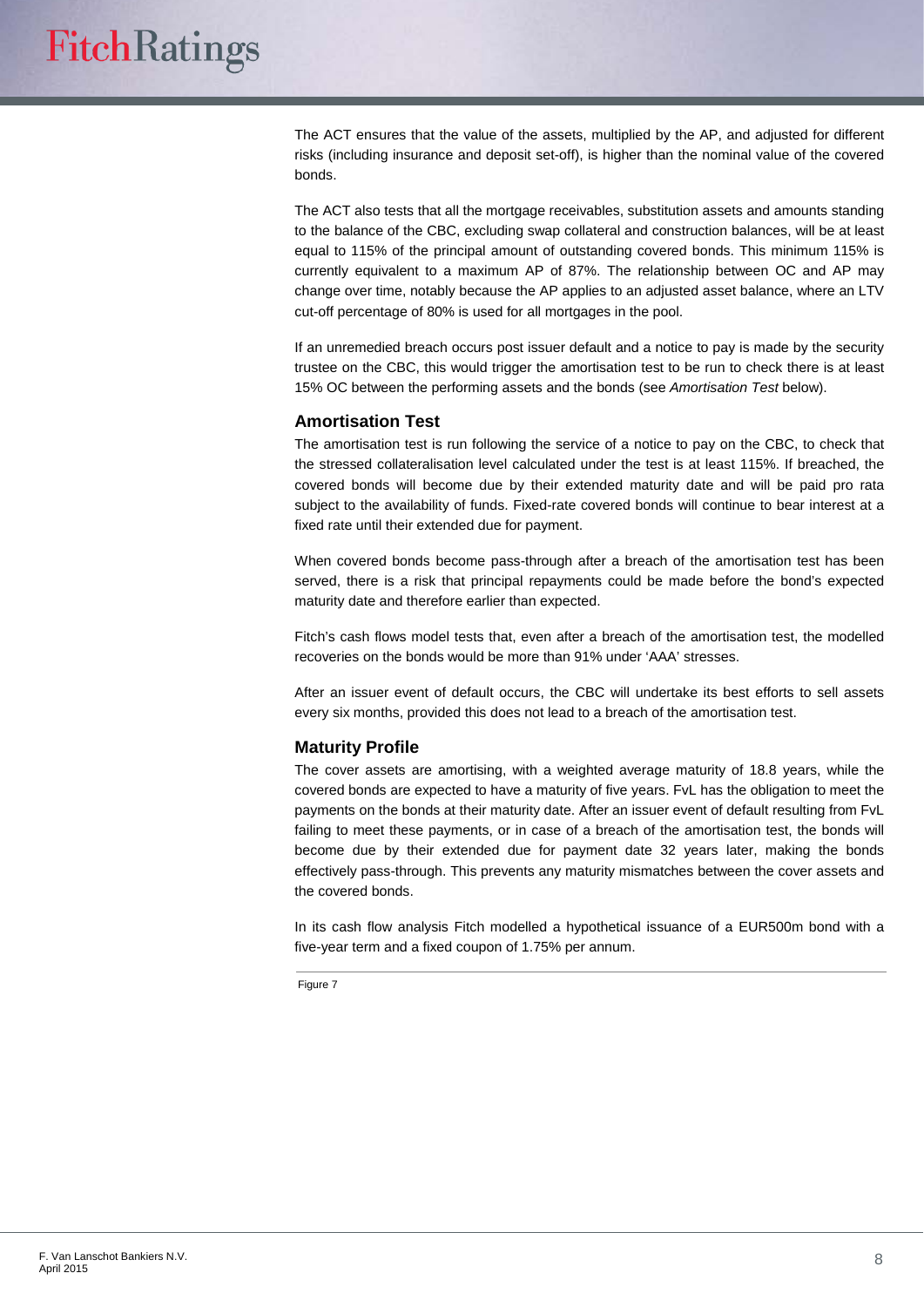#### **Amortisation Profile**



More generally, an issuer event of default will also be triggered when: FvL fails to make payments on any of its financial or material obligations; the issuer is wound up or goes bankrupt; or a liquidator is assigned. After an issuer event of default, the CBC will pay the interest due on the bonds and will accumulate principal proceeds from the assets until the maturity date of the bonds, at which point they will be distributed on a pass-through basis. It is only upon a breach of the amortisation test that all bonds will be paid pro rata.

#### **Interest Rate Risk**

There is no swap between the assets, mostly at a fixed rate until their next interest reset date, and the bonds, which are issued at a fixed rate. As a result, there is some natural hedging between the proportion of fixed (79.4% of the portfolio is subject to a fixed interest rate) and floating mortgage assets and the fixed rate bonds, with the interest rate risk initially stemming from the floating rate assets. However, the interest rate risk could increase significantly, due to the flexibility given to borrowers to reset their mortgages at a future date. This could lead to a migration of the WA interest rate on the mortgage receivables. In addition, any new issuance of covered bonds at a higher rate than the initial issuance will reduce the excess interest rate between the assets and the bonds, which could affect the breakeven AP for a given rating.

Decreasing interest rates should have a negative impact on the excess margin and should be the most stressful for FvL's first covered bond series. The first public issuance is a fixed-rate bond up to the final maturity date, with the extension period also at a fixed rate until the extended maturity date. The most stressful scenario for the bond would be when fixed-rate mortgages reset at lower fixed or floating rates, potentially causing a large interest rate mismatch between the cover pool and the bonds outstanding.

Under the programme documents, FvL will only transfer mortgages to the CBC that have a minimum interest rate of 1.5% a year. Fitch does not give credit to minimum mortgage rate commitments. Notably, the agency's tests assumed that FvL has defaulted and following that event the CBC cannot guarantee that the mortgage rates can be kept above the minimum level at the time of a reset. Therefore, Fitch has modelled the risk that mortgages at their reset date will switch to a rate below the minimum mortgage rate.

As no credit is given to a minimum mortgage rate commitment, Fitch modelled a conservative low fixed interest rate at the reset date for fixed rate loans and a conservative margin above three-month Euribor for floating rate loans. At the reset dates Fitch assumed that 30% of fixedrate loans will revert to floating and that the floating-rate loans will remain floating. This compares to data provided by FvL from 2008 onwards, in which on average 1.6% of borrowers switched from fixed to a floating rate and 1.9% of borrowers switched from floating to a fixed rate.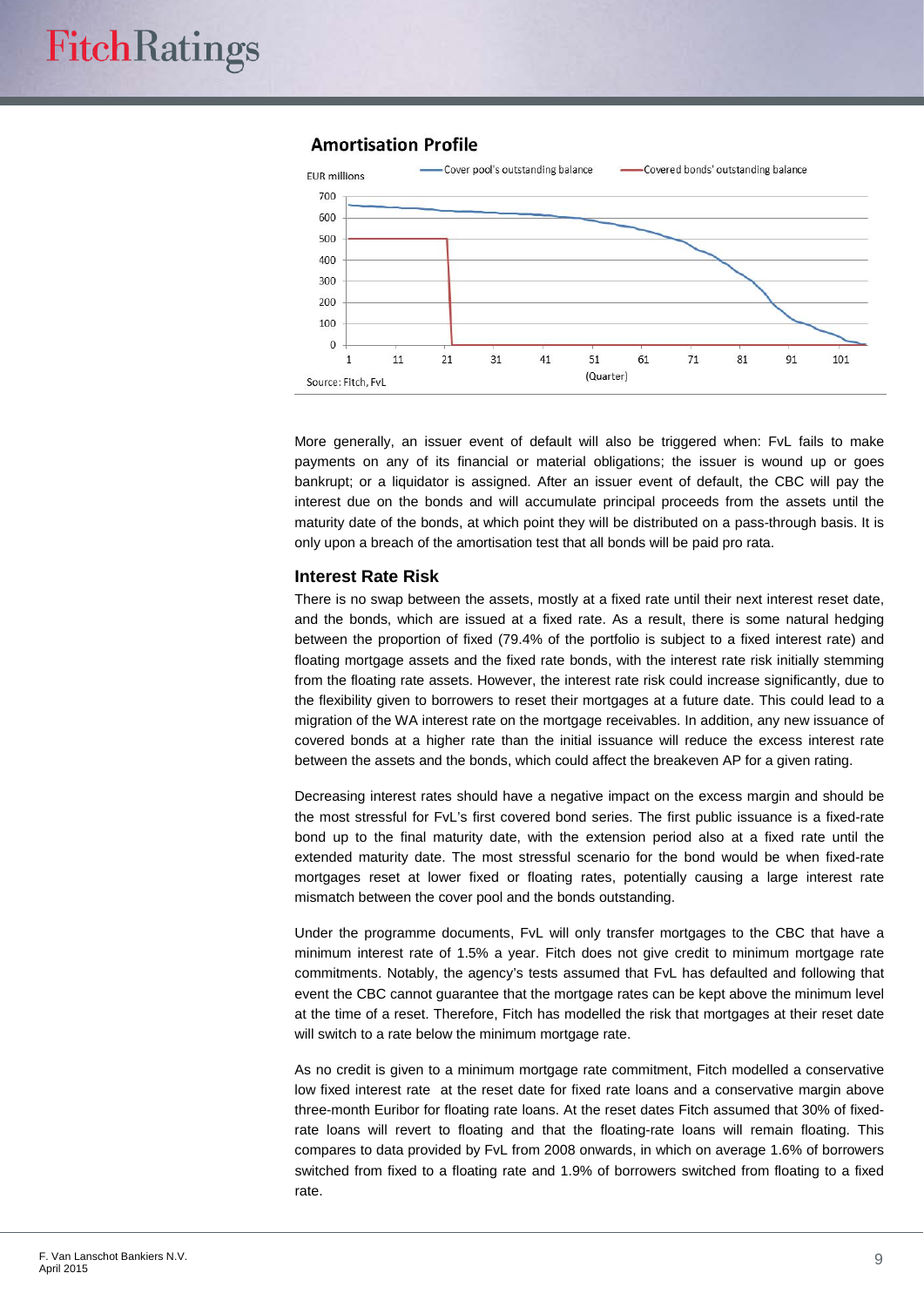Figure 8

The breakeven AP for a rating will be affected, among other things, by the profile of the assets relative to the outstanding covered bonds, which can change over time, even in the absence of new issuance, and should not be assumed to remain constant.

The interest and maturity of any future bond issuance could increase interest rate mismatches, causing the breakeven AP for the rating to be more volatile than in a fully hedged programme.

In order to mitigate certain mismatches between the interests received on the assets and those payable under the covered bonds the transaction documents include the option for FvL to enter into portfolio or interest swap agreements.

#### **Commingling Risk**

As long as the borrowers have not been notified to direct their mortgage payments to the CBC or to a new account bank, they will keep paying the servicers so that in an insolvency event funds belonging to the cover pool may be commingled with the bankruptcy estate of the issuer. Cover pool collections are paid into an account held with FvL and transferred on a monthly basis to an account held in the name of the CBC. Since FvL is rated 'A-'/'F2' Fitch does not consider it to be an eligible counterparty according to the agency's counterparty criteria and therefore does do not see commingling risk to be sufficiently mitigated. As such, the agency sizes for the potential amount at risk, equal to the maximum monthly exposure that could be subject to commingling risk. FvL has provided Fitch with data on monthly collections. Fitch has sized for commingling risk equal to one month of collections on the cover pool which has been deducted from the 'AAA' breakeven AP.

#### **Insurance Set-Off**

FvL has EUR86.8m mortgages in the pool that are potentially exposed to insurance set-off. These are all life mortgage loans and equate to 13.1% of the cover pool. All insurance companies for loans in the pool are external to FvL's banking group. As borrowers keep paying the insurance provider, the exposures with the insurer provider will continue to grow until the loan matures. If an insurance provider defaults and the borrower invokes a right of set-off on his loan for the accumulated amounts paid to the insurance company, the CBC could incur a loss on these loans. This depends on the likelihood that set-off rights will be recognised for the borrowers. This is more likely to be the case if the loan and the insurance contract have been sold as one product.

Fitch calculated the likelihood of default of the insurance companies in a 'AAA' scenario and combined it with the probability that borrowers would exercise set-off, and the increase of exposure to the insurance companies as borrowers pay their premium over time. The agency determined the maximum set-off risk over time to be 25% of the insurance loans. As insurance set-off risk in relation to life mortgage loans is not sized for in the ACT, Fitch has made an adjustment to the breakeven AP to account for the maximum set-off exposure. This was sized at 0.5% of the pool.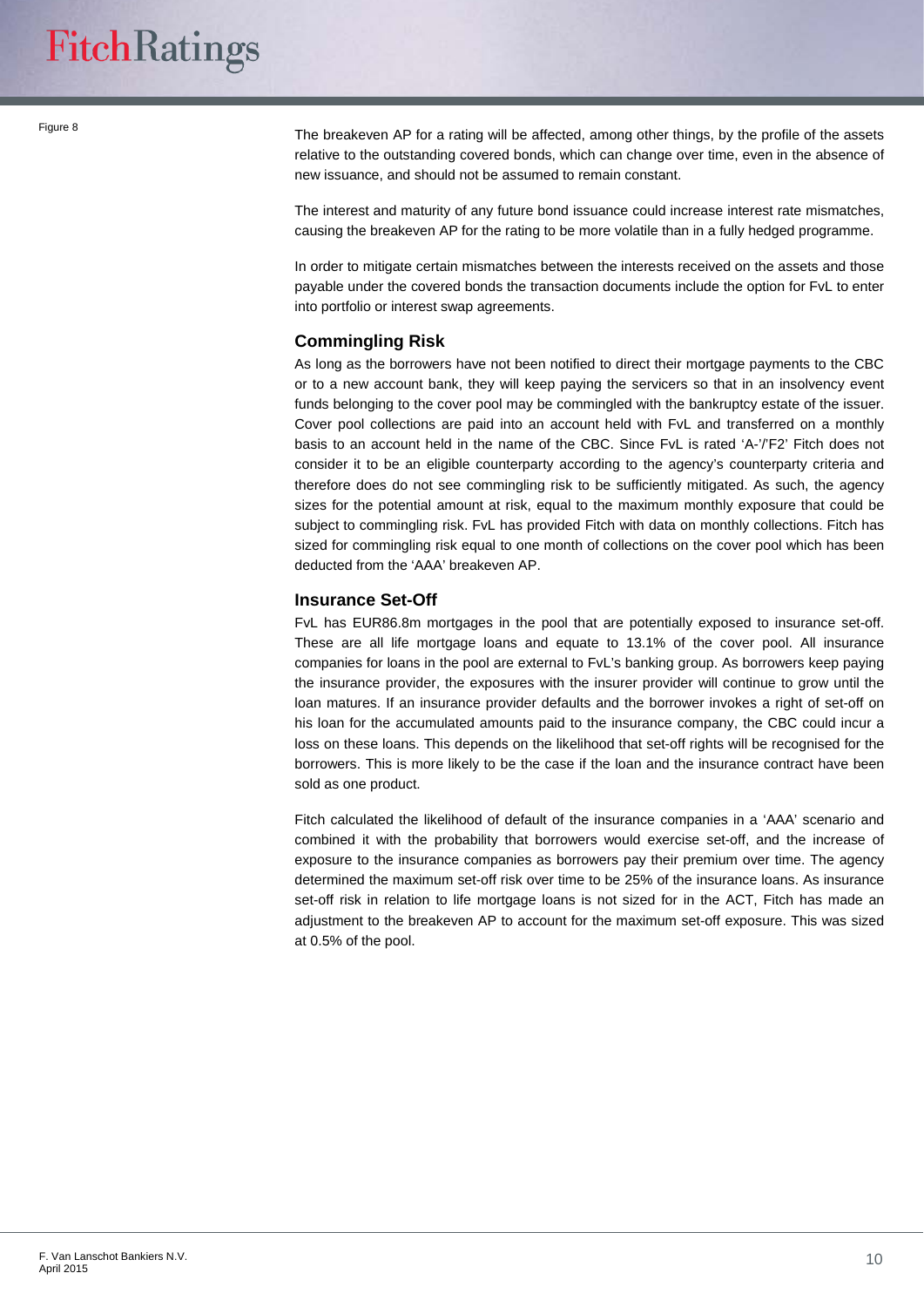#### **Breakeven OC Components**

- Asset disposal loss
- Cash flow valuation
- Credit loss



#### **Breakeven AP for the Rating**

FvL first issued a privately placed EUR1m covered bond maturing in April 2016 and bearing a fixed coupon rate. This issuance was made in order to seek registration for the programme with the Dutch central bank under regulatory requirements.

The 'AAA' breakeven AP is based on an second issuance assumed to be up to EUR500m with a five-year term. When determining the 'AAA' breakeven AP for this programme, Fitch has modelled a fixed coupon of 1.75% for the bond. Under these assumptions, Fitch calculated a 'AAA' breakeven AP of 90.0%, which relates to a 'AA' tested rating on a PD basis and recoveries given default in excess of 91% at 'AAA', which supports a two notch uplift to the 'AAA' covered bond rating.

The equivalent 'AAA' breakeven OC of 11.1% is mainly driven by the credit loss component (10.3%) and to a lesser extent the asset disposal loss (4.2%) and cash flow valuation (-0.5%) components (see Figure 8).

The credit loss reflects the impact of the WA default rate of 19.3% and the WA recovery rate of 51.4% in a 'AAA' scenario. The credit loss component is high for FvL's programme relative to its peers, because FvL mainly targets wealthy borrowers and therefore a large share of the portfolio (63.2%) is secured by particularly high-value properties (higher than EUR600,000) which leads to a larger illiquid property adjustment in Fitch's cover pool analysis and subsequently a lower recovery rate for those loans.

The asset disposal loss component is driven by the modelled high prepayment rate of 25% in line with Fitch's assumptions for The Netherlands (see *Related Criteria* on page 2) which increases early collection of cash that yield a lower rate than the interest on the bonds. Fitch gives no credit to the current interest earned on the cash held by the CBC at EONIA minus 5bp and assumed that cash is invested at Euribor minus a conservative margin.

The cash flow valuation component leads to a 0.7% lower 'AAA' breakeven OC for the programme. This is due to a small excess margin in the worst case scenario of high prepayment, leading to the stressed PV of the assets being higher than the PV of the liabilities. This component is unfavourable for FvL's programme relative to its peers, because of (i) a modelled worst case scenario of a low interest environment leading to a large interest rate mismatch between the cover assets (79.4% fixed rate) compared with the interest on the covered bonds (100% fixed rate); and (ii) the conservative margin assumed on the bond (1.75%) which reduces the excess spread.

| <b>Driver</b>                                | <b>Assets</b> | <b>Covered Bonds</b> |
|----------------------------------------------|---------------|----------------------|
| Fixed-rate (%)                               | 79.4          | 100                  |
| WA margin (from current interest rates) (%)  | 1.78          | 1.75                 |
| Worst case prepayment assumption (%)         | 25            |                      |
| WAL (years) under scheduled amortisation     | 18.8          | 5.0                  |
| WAL (years) including worst case prepayments | 3.5           |                      |

For this rating that considers both an uplift on a probability of default basis and for recoveries given default, the asset disposal loss component is in line with the 'AA' tested rating on a PD basis, while the other breakeven OC components represent 'AAA' stresses. This, plus Fitch's testing for at least 91% recoveries rather than 100% to assign two notches credit for recoveries given default, is why the sum of the breakeven OC drivers is higher than the 'AAA' breakeven OC. See *[Breaking Down Breakeven Overcollateralisation](https://www.fitchratings.com/creditdesk/reports/report_frame.cfm?rpt_id=751629)* (July 2014) for Fitch's approach on determining breakeven OC components.

In the future, the breakeven AP for the rating will be affected, among other things, by the credit quality of the cover pool and the profile of the cover assets relative to the outstanding covered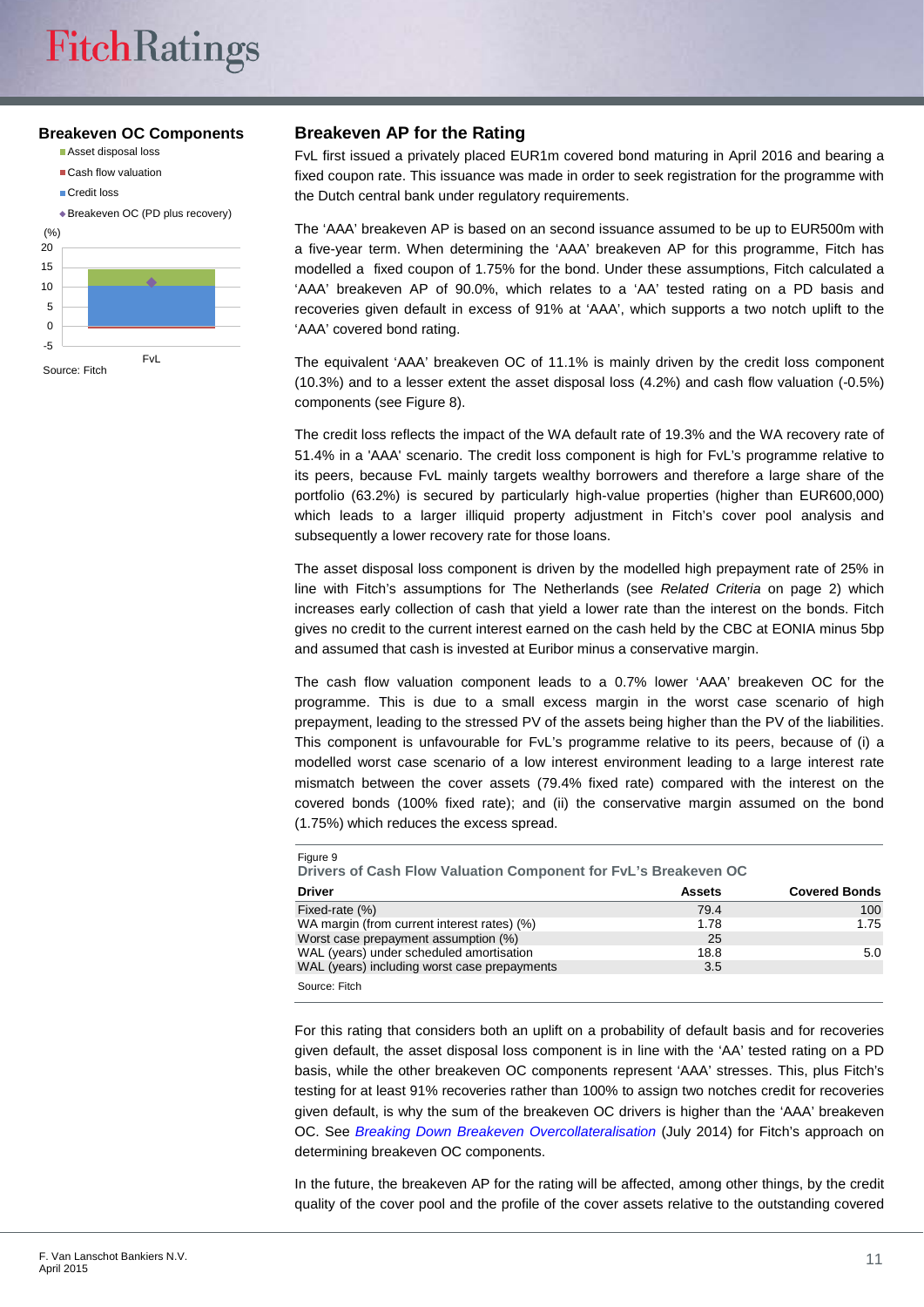bonds, which can change over time.

#### **AP Fitch Relies On**

Fitch bases its analysis on the AP of 90.0% which is part of the programme's ACT calculation. It will be published in the programme's investor report on a quarterly basis.

#### **Ongoing Programme Review**

Fitch will periodically review the credit quality of the cover pool and perform a cash flow analysis to assess whether the AP taken into account by the agency provides protection against identified risks commensurate with the rating of the covered bonds issued by FvL under this programme. Cover pool and covered bonds information will be updated regularly and displayed on Fitch's covered bond surveillance tool (available at [www.fitchratings.com\)](http://www.fitchratings.com/) and in the quarterl[y Covered Bonds Surveillance Snapshot](https://www.fitchratings.com/creditdesk/reports/report_frame.cfm?rpt_id=858748) (January 2015).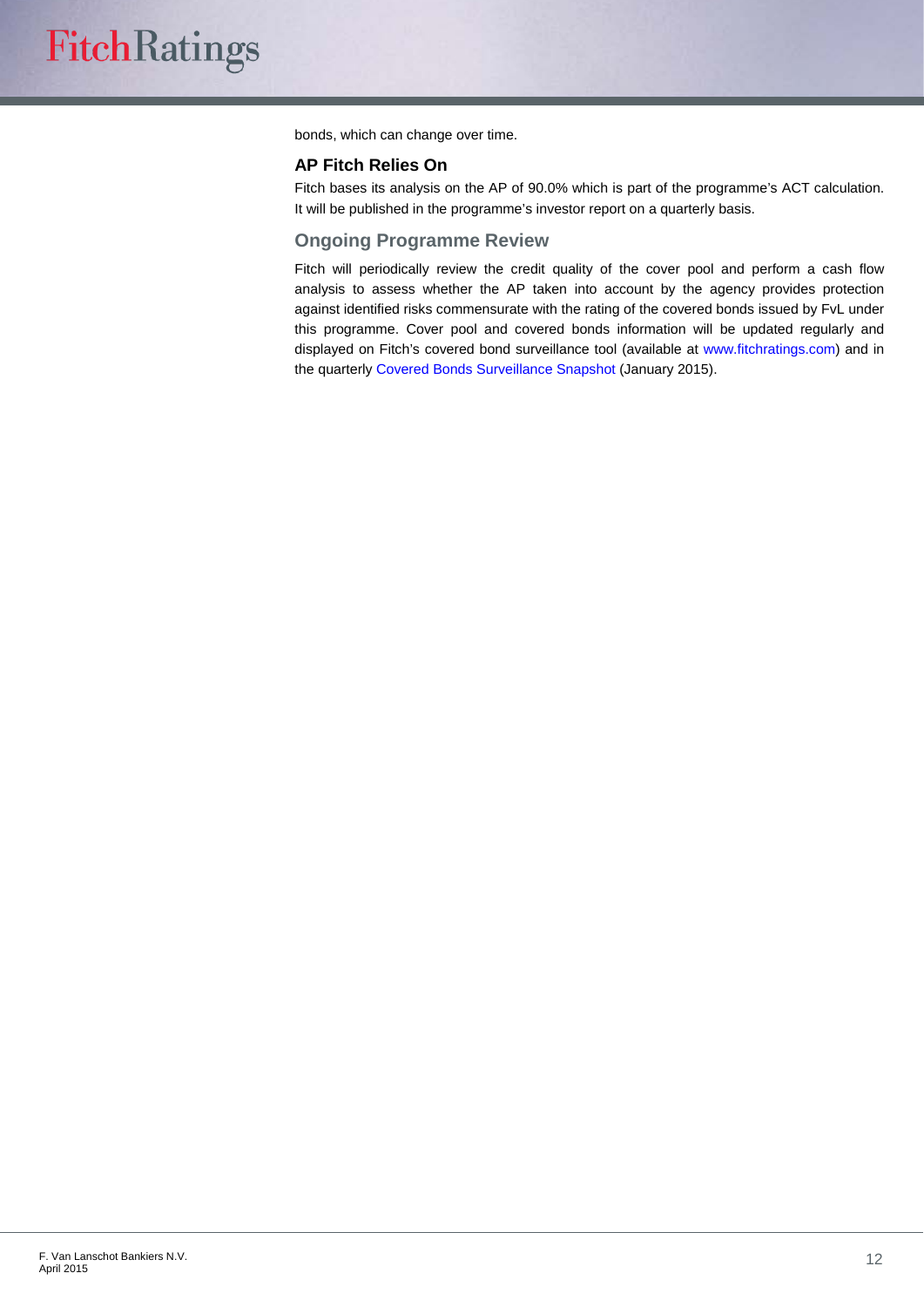#### **Appendix 1: Programme Summary**

Under this programme, FvL can issue from time to time covered bonds up to EUR5bn secured by a dynamic pool of residential mortgages located in The Netherlands and up to 20% eligible liquid assets, the latter being the maximum allowed under the Dutch covered bond legislation. The covered bonds rank pari passu among themselves and represent direct, unsecured and unconditional obligations of FvL and are guaranteed by the CBC which is the owner of the cover assets. The programme is regulated by the DNB under the Dutch covered bonds legislation.

The scope of the activities of the CBC includes periodically acquiring mortgage loans, and guaranteeing payments of interest and principal under the covered bonds. The CBC was incorporated to act solely for FvL's covered bond programme.

| Figure 10<br><b>Main Parties</b>                                                                          |                                         |
|-----------------------------------------------------------------------------------------------------------|-----------------------------------------|
| F. van Lanschot Bankiers N.V.                                                                             | Issuer<br>Seller/originator<br>Servicer |
| Van Lanschot Conditional Pass-Through Covered<br>Bond Company B.V.                                        | Guarantor                               |
| Citibank, N.A., London Branch                                                                             | Principal paying agent                  |
| Stichting Security Trustee Van Lanschot Conditional Security trustee<br>Pass-Through Covered Bond Company |                                         |
| PricewaterhouseCoopers Accountants N.V.                                                                   | Asset monitor                           |
| Intertrust Administrative Services B.V.                                                                   | Administrator                           |
| Société Générale S.A., Amsterdam Branch                                                                   | Account bank/GIC provider               |
| Source: Programme documents                                                                               |                                         |

Figure 11

#### **Structure Diagram**



Source: Programme documents, Transaction documents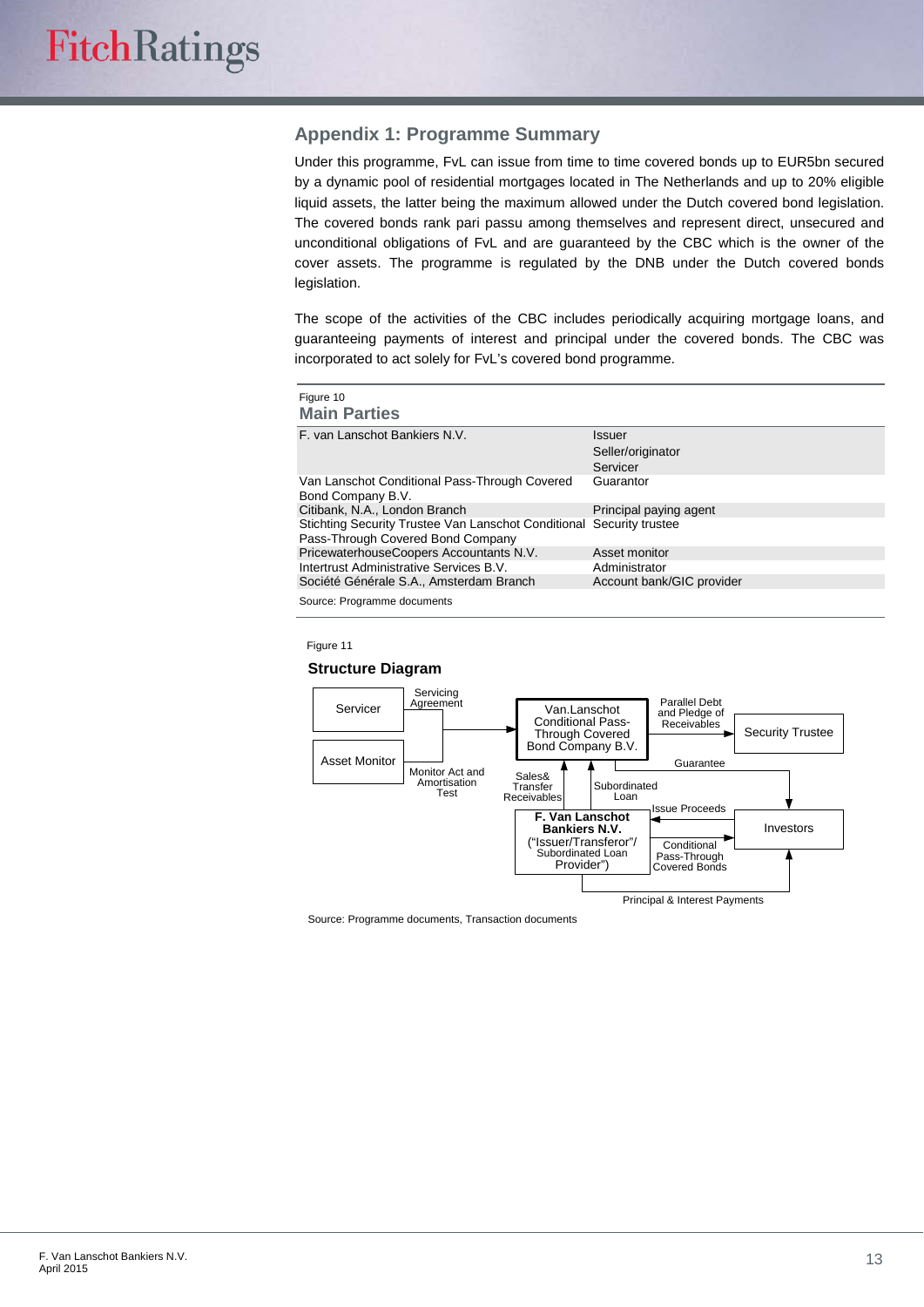| <b>Contractual Features</b> | Summary                                                                                                                                                                                                                                                                                                                                                                                                                                                                                                                                                                                                                                                                       |
|-----------------------------|-------------------------------------------------------------------------------------------------------------------------------------------------------------------------------------------------------------------------------------------------------------------------------------------------------------------------------------------------------------------------------------------------------------------------------------------------------------------------------------------------------------------------------------------------------------------------------------------------------------------------------------------------------------------------------|
| <b>ACT</b>                  | The ACT is designed to ensure a minimum level of OC on the covered<br>bonds to protect bondholders against specific credit and market risks; it is<br>calculated monthly (unless an issuer event of default occurs).                                                                                                                                                                                                                                                                                                                                                                                                                                                          |
|                             | A breach of the ACT will not constitute an issuer event of default.<br>However, until remedied it will prevent the issuer from issuing any further<br>covered bonds and the CBC will not be allowed to make any payment to<br>the issuer and the subordinated loan provider.                                                                                                                                                                                                                                                                                                                                                                                                  |
| <b>Amortisation Test</b>    | After an issuer event of default and the service of a notice to pay on the<br>CBC, an amortisation test verifies whether the value of the cover pool,<br>including any cash held in the deposit account and any substitution assets,<br>adjusted to account for delinguencies and collateral value, is higher than<br>the notional amount of outstanding covered bonds.                                                                                                                                                                                                                                                                                                       |
|                             | Failure to pass the amortisation test allows the trustee to serve a breach of<br>amortisation test notice on the issuer and the CBC upon which all<br>outstanding covered bonds become pass-through. The CBC will undertake<br>its best efforts to sell the loans and the proceeds from such a sale will be<br>used to repay, pro rata, the outstanding covered bonds, provided that they<br>are sufficient to redeem the relevant bonds in full. If the proceeds are<br>insufficient the sale fails and will be repeated every six months until the<br>proceeds are sufficient. The amortisation test mitigates time subordination<br>of covered bonds within the programme. |

# $F$ iqure 12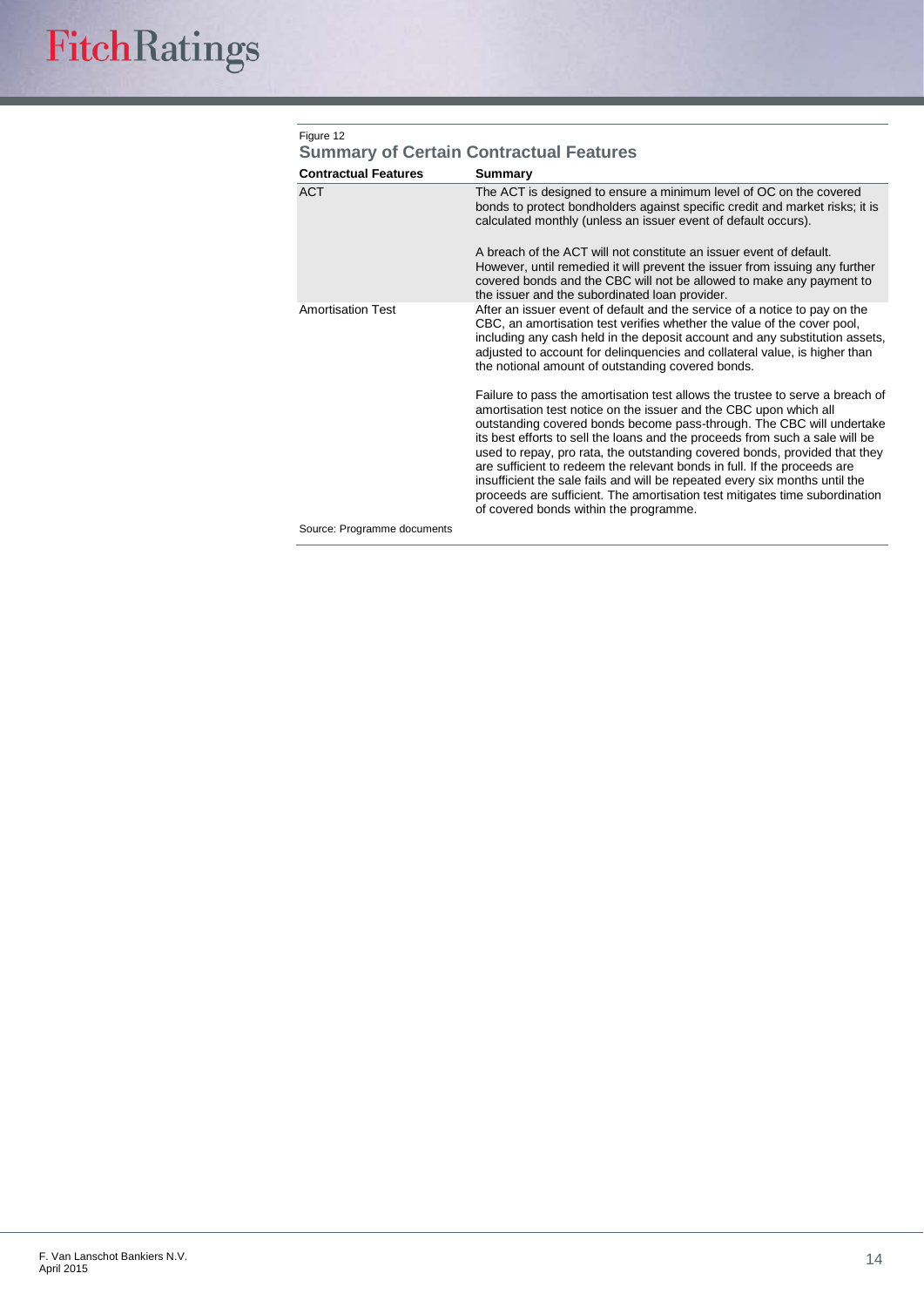#### **Appendix 2: D-Cap Assessment for FvL's Covered Bonds**

#### **Asset Segregation: Moderate Risk**

Fitch expects that ring-fencing of the cover pool will be effective when applying any D-Cap assessment other than full discontinuity, given the 'all or nothing' nature of this risk. The differentiation between the D-Cap categories is based on whether any portion of the cash flow or assets might still be lost (and if so, to what extent), which would lower the cover pool amount available for bondholders.

A moderate risk assessment is applied to most Dutch programmes, because Fitch is of the view that there is some residual commingling and various set-off risks in these programmes.

| <b>Asset Segregation: Moderate risk</b>                                       |                                                                                                                                                                                                                                                                                                                                                                                                                                                                                                                                                                                                                                                                                                                                                                                                                                                                                                                                                                                                                          |  |  |
|-------------------------------------------------------------------------------|--------------------------------------------------------------------------------------------------------------------------------------------------------------------------------------------------------------------------------------------------------------------------------------------------------------------------------------------------------------------------------------------------------------------------------------------------------------------------------------------------------------------------------------------------------------------------------------------------------------------------------------------------------------------------------------------------------------------------------------------------------------------------------------------------------------------------------------------------------------------------------------------------------------------------------------------------------------------------------------------------------------------------|--|--|
| <b>Component driver</b>                                                       | <b>Fitch assessment</b>                                                                                                                                                                                                                                                                                                                                                                                                                                                                                                                                                                                                                                                                                                                                                                                                                                                                                                                                                                                                  |  |  |
| Segregation of cover pool<br>from other creditors of issuer                   | Effectively done via silent title assignment (stille cessie) from the Issuer to<br>the CBC in line with other Dutch covered bonds and RMBS programmes.                                                                                                                                                                                                                                                                                                                                                                                                                                                                                                                                                                                                                                                                                                                                                                                                                                                                   |  |  |
| Excess OC immune from<br>claims from other creditors                          | The transfer of the assets under a true sale ensures effective segregation<br>of the assets from the issuer's bankruptcy estate. Once the transfer has<br>taken place, other creditors have a secondary claim on the cover pool.                                                                                                                                                                                                                                                                                                                                                                                                                                                                                                                                                                                                                                                                                                                                                                                         |  |  |
| Asset and liability claw back<br>risk                                         | The assets are transferred by means of a true sale to the CBC. In addition,<br>the CBC is set up as a limited recourse bankruptcy remote entity which<br>only enters into agreements with the transaction parties (which sign up to<br>the limited recourse language). Claw-back risk on monies paid to<br>bondholders just before an insolvency event of the issuer is also unlikely<br>since the parties and potential creditors acknowledge that entering into a<br>covered bond transaction does not harm their interests.                                                                                                                                                                                                                                                                                                                                                                                                                                                                                           |  |  |
| Commingling risk                                                              | Cover pool collections are paid into an account held with FvL and<br>transferred on a monthly basis to an account held in the name of the CBC.<br>Since FvL is rated 'A-'/'F2' Fitch does not consider it to be an eligible<br>counterparty according to the agency's counterparty criteria for 'AAA' rated<br>bonds and therefore does do not see commingling risk to be sufficiently<br>mitigated. Fitch sizes for the amount at risk in the 'AAA' breakeven AP<br>calculation.                                                                                                                                                                                                                                                                                                                                                                                                                                                                                                                                        |  |  |
| Set-off risk for deposits,<br>construction deposits and<br>insurance products | Deposit set-off risk is mitigated by a deduction in the ACT for all deposits<br>exceeding the amount guaranteed by the Dutch deposit guarantee<br>scheme.<br>FvL mitigates construction set-off risk through posting any undrawn<br>amount as cash with the CBC.<br>The following insurance mortgage products can be included in the pool:<br>Investment mortgage loans, insurance savings mortgage loans, life<br>mortgages loans or any combination of the above.<br>Life insurance mortgages are subject to potential set-off risk which is not<br>sized for in the ACT. Fitch has made an adjustment to the breakeven AP<br>to account for the insurance set-off exposure.<br>Fitch considers any set-off risk related to investment mortgage loans to be<br>very limited, as policy providers usually hold the investment accounts with<br>bankruptcy-remote special-purpose vehicles.<br>Set-off exposure related to savings mortgage loans is mitigated through<br>sub-participation agreements FvL entered into. |  |  |
| Source: Fitch                                                                 |                                                                                                                                                                                                                                                                                                                                                                                                                                                                                                                                                                                                                                                                                                                                                                                                                                                                                                                                                                                                                          |  |  |

| Figure 13 |                                         |                         |  |
|-----------|-----------------------------------------|-------------------------|--|
|           | <b>Asset Segregation: Moderate risk</b> |                         |  |
|           | <b>Component driver</b>                 | <b>Fitch assessment</b> |  |

งurce: Fitch

#### **Liquidity Gap and Systemic Risk: Minimal Discontinuity**

The analysis of the liquidity gap and systemic risk component considers liquidity risks, principal payment risk and systemic risks. In most countries with established mortgage markets, a moderate risk liquidity gap and systemic risk assessment will usually apply for non-passthrough programmes if the liquidation protection period is at least a year; although a higher risk assessment might apply if the liquidity mechanism is considered weak. A minimal discontinuity assessment applies when there are no liquidity gaps within a programme, such as for passthrough programmes with coverage for interest payments and expenses for the next three months on a rolling basis.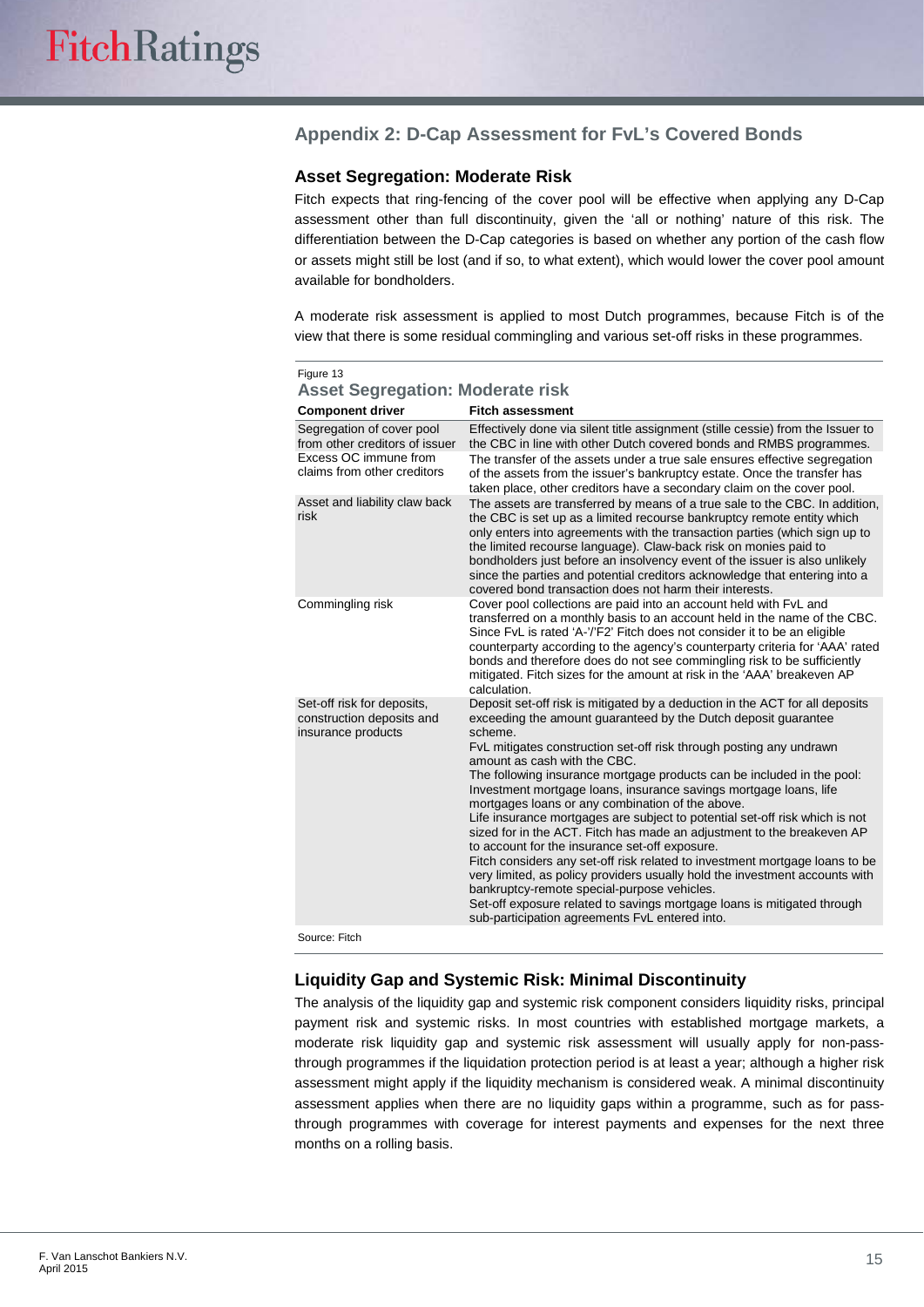#### Figure 14 **Liquidity Gap and Systemic Risk: Minimal discontinuity**

| <b>Component driver</b>                                          | <b>Fitch assessment</b>                                                                                                                                                                                                                    |
|------------------------------------------------------------------|--------------------------------------------------------------------------------------------------------------------------------------------------------------------------------------------------------------------------------------------|
| Principal protection                                             | Sufficient. Conditional pass-through structure with a 32 month extendible<br>maturity avoids a stressed sale of assets.                                                                                                                    |
| Limitations of principal<br>protection mechanism                 | None highlighted.                                                                                                                                                                                                                          |
| Liquidity protection                                             | Sufficient. Reserve fund covers three month's interest due and annual buffer<br>for senior expenses. Held by the CBC in the GIC account at an institution<br>rated at least 'A'/'F1' (currently Société Générale)                          |
| Senior/pari passu<br>termination or intra-group<br>loan payments | Should there be a swap agreement in place, termination payments would be<br>subordinated to covered bonds principal & interest payments                                                                                                    |
| Systemic risks                                                   | No additional stress applied. Because the Netherlands (AAA/Stable) is rated<br>above 'A+', Fitch focuses on asset liquidity following an idiosyncratic stress of<br>an issuer while the banking sector as a whole is expected to be stable |
| Source: Fitch                                                    |                                                                                                                                                                                                                                            |

The minimal discontinuity assessment for the liquidity gap and systemic risk of FvL's programme is in line with all conditional pass-through programmes with three months interest reserve (plus senior costs) fund in place.

#### **Alternative Management**

#### *Systemic Alternative Management: Low Risk*

Fitch takes into consideration the framework or contractual clauses governing the appointment of a substitute manager  $-$  together with the length of time required to appoint one  $-$  any potential conflict of interest (in cases where a single administrator in a bankruptcy takes care of covered bonds and other creditors), the manager's responsibilities in the servicing and liquidation of the cover assets to meet payments due on the covered bonds and any further protection due to oversight or potential support for regulated covered bonds

A low risk assessment is applied to all Dutch covered bond programmes which are registered with the DNB. The DNB regularly monitors, among others, the programme's asset/liabilities ratio in light of the balance sheet encumbrance to ensure a healthy ratio is maintained. FvL has on-going reporting obligations towards the DNB and needs to keep fulfilling the programme's registration requirements.

| Figure 15<br><b>Systemic Alternative Management: Low risk</b>                             |                                                                                                                                                                                                                                                                                                                                                                                                                                                         |  |  |  |
|-------------------------------------------------------------------------------------------|---------------------------------------------------------------------------------------------------------------------------------------------------------------------------------------------------------------------------------------------------------------------------------------------------------------------------------------------------------------------------------------------------------------------------------------------------------|--|--|--|
| <b>Component driver</b>                                                                   | <b>Fitch assessment</b>                                                                                                                                                                                                                                                                                                                                                                                                                                 |  |  |  |
| Administrator takes exclusive care of<br>covered bondholders? When are they<br>appointed? | Intertrust Management B.V. will act as administrator from day one.<br>Intertrust will take on the management / administration / cash<br>management role of the CBC and any other reporting activities.                                                                                                                                                                                                                                                  |  |  |  |
| Importance of timeliness of payments<br>in the legal provisions                           | High. Protection is in place provided by a 3-month dynamic<br>reserve fund (interest and senior costs). With regards to principal,<br>the extended due for payment date is 32 years which is later than<br>the maturity date of the mortgage loans (maximum 30yrs).                                                                                                                                                                                     |  |  |  |
| Substitute manager able to sell cover<br>assets or borrow to make timely<br>payments      | Should a liquidation of the cover pool be contemplated, Intertrust<br>will assign a reputable corporate finance firm to manage a sale<br>and look for a potential buyer. The conditions of the sale would be<br>subject to the security trustee's consent.                                                                                                                                                                                              |  |  |  |
| Regulatory oversight                                                                      | Fitch considers DNB's active oversight positive. Under the Dutch<br>legislative framework, the covered bond issuers have ongoing<br>reporting duties to demonstrate that the covered bond<br>programmes fulfil the regulatory requirements for registration.<br>Fitch gives credit to the registered status of Dutch covered bonds<br>by applying a low systemic alternative management risk<br>assessment to Dutch regulated covered bonds programmes. |  |  |  |
| Source: Fitch                                                                             |                                                                                                                                                                                                                                                                                                                                                                                                                                                         |  |  |  |

*Cover Pool-Specific Alternative Management: Moderate Risk* Fitch focuses on the likely ease of the transferability of relevant data and IT systems to an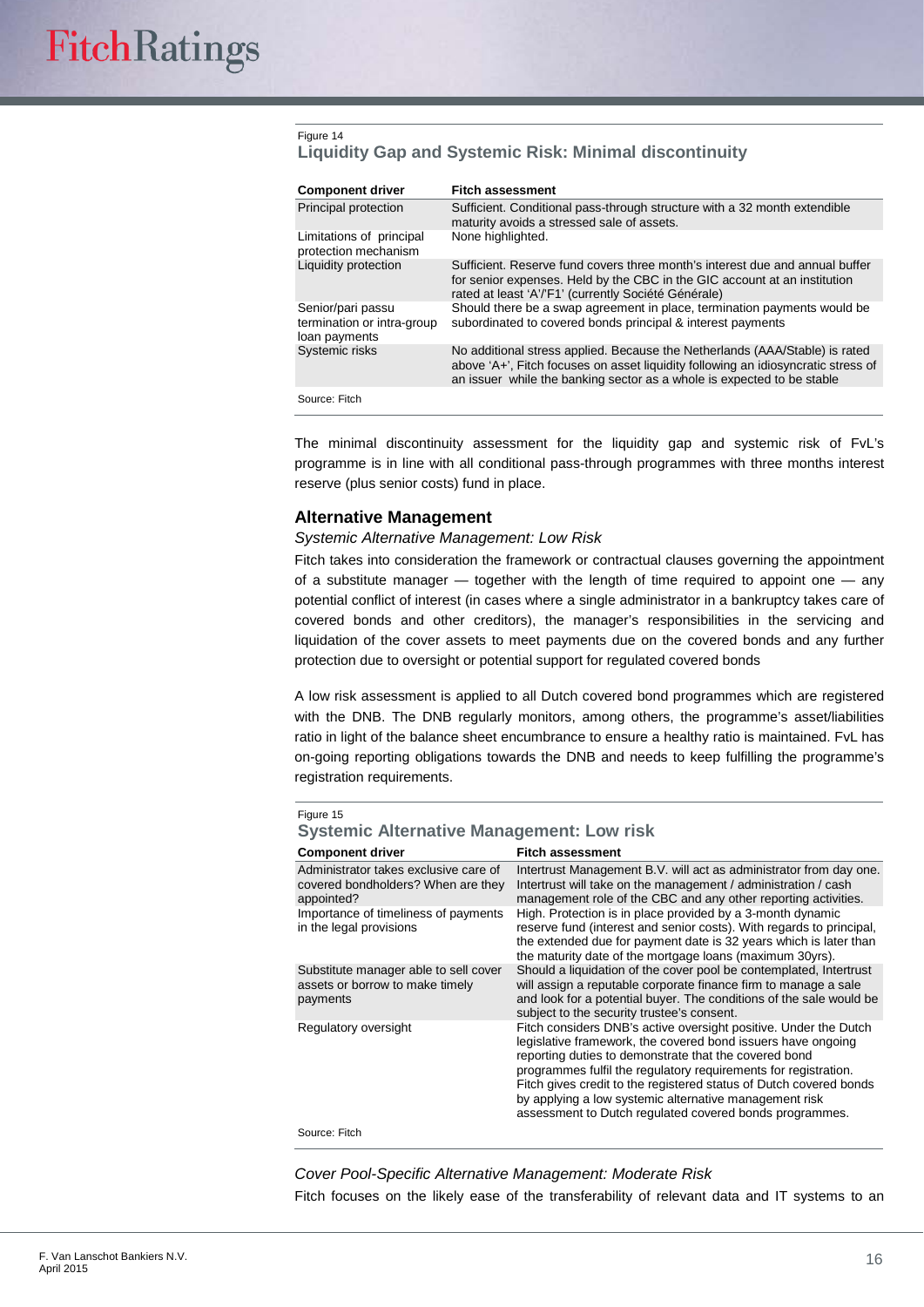alternative manager and buyer, with such quality and ease also judged on the quality and quantity of data provided to Fitch. Fitch expects a moderate risk assessment, such as that applied for FvL and most Dutch programmes, for most mortgage programmes with issuers deemed to have IT systems that are very capable of managing cover pools, covered bonds and data delivery. Fitch considers the following factors when judging this capability.

#### Figure 16

**Cover Pool Alternative Management for FvL's Covered Bonds**

| <b>Component drivers</b> | <b>Fitch assessment</b> |
|--------------------------|-------------------------|
|--------------------------|-------------------------|

| Cover assets, debtors'<br>accounts and privileged<br>swaps clearly identified<br>within IT systems | Strong systems and processes are in place, which are comparable with other<br>Dutch programmes                                                |
|----------------------------------------------------------------------------------------------------|-----------------------------------------------------------------------------------------------------------------------------------------------|
| Standardised or custom-<br>made IT systems used.                                                   | FvL uses the PRoMMiSe system which is developed by Hypoport and widely<br>used among Dutch CVB and RMBS issuers.                              |
| Automation and speed of<br>cover pool reporting                                                    | Reporting is to a large extent automated through PRoMMiSe. Investor reports<br>will be generated on a monthly basis.                          |
| Adequate filing of loan<br>documentation, evidence<br>of security                                  | FvL files the loan documentation adequately in their systems which are<br>backed up automatically. Disaster recovery procedures are in place. |
| Source: Fitch                                                                                      |                                                                                                                                               |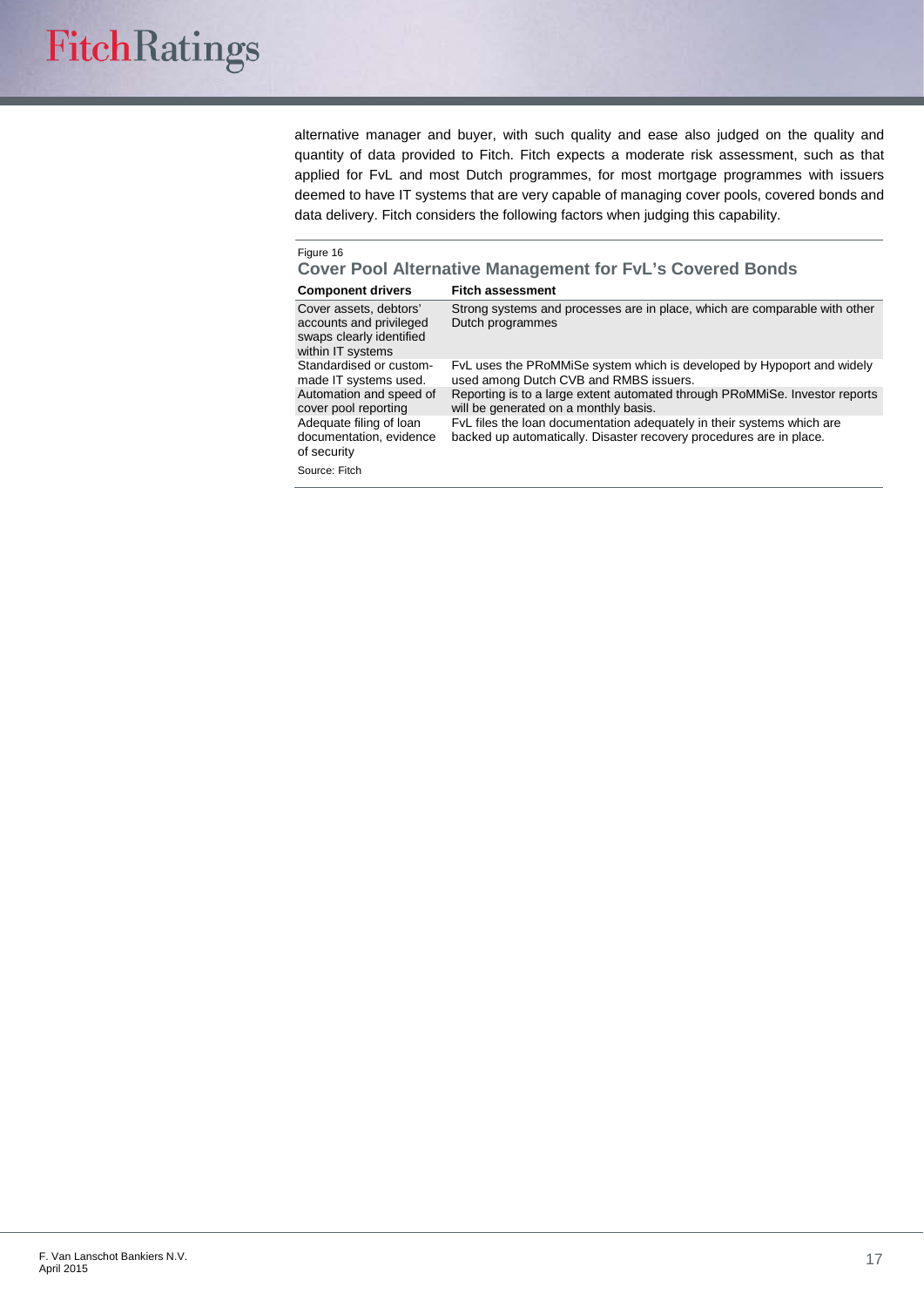#### **Privileged Derivatives: Very Low Risk**

Fitch considers programmes encompassing privileged hedging agreements to be more vulnerable to a potential insolvency of the issuer.

A very low risk, which applies to FvL's programme, is for programmes without any privileged derivatives.

The programme is unhedged. However, the documents provide FvL with the option to enter into a portfolio or interest rate swap whenever they deem necessary and market circumstances require entering into a hedge. Certain mismatches between the cover pool and covered bonds can be potentially hedged by a portfolio swap, whereby the proceeds of the pool will be hedged for a fixed or floating interest rate on one or more series of covered bonds. In addition to the portfolio swap, the CBC may enter into hedging arrangements whereby a certain fixed/floating rate will be exchanged for a specific rate on one or more covered bonds series.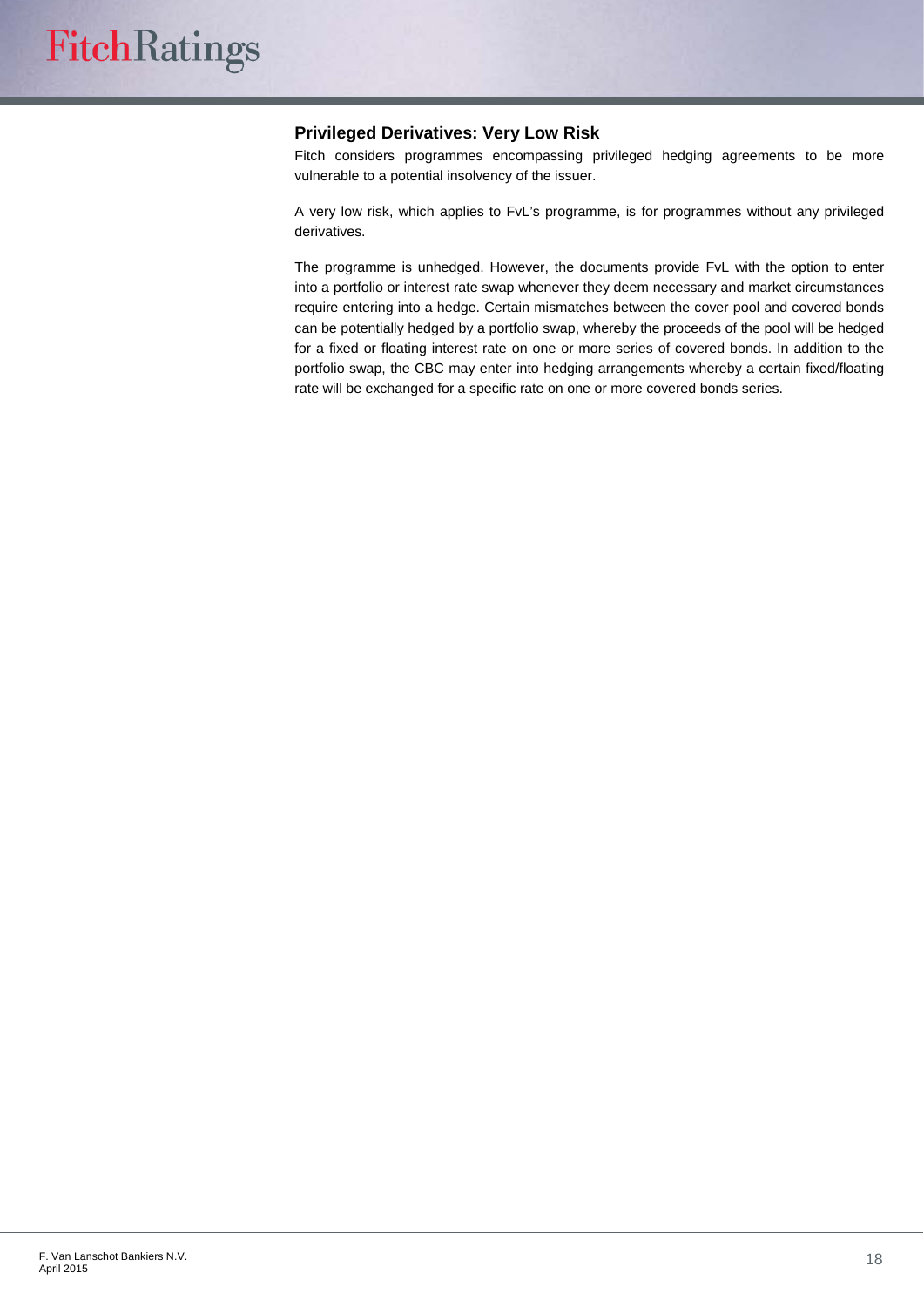### **Appendix 3: Originator and Servicer Operational Review**

#### **Origination**

Mortgage loans are originated at branch offices of FvL. As of 2009, FvL discontinued the use of intermediaries but are currently reviewing the work with selected intermediaries again, with the goal of increasing their mortgage book. Mortgage applications are received by the underwriter at the branch level and checked against the applicable underwriting criteria. The ASK workflow system is used to support the underwriting process. Once a borrower has made an application, the ASK system will browse the BKR (Bureau Krediet Registratie) database and will conduct various fraud checks including Stichting Fraudebestrijding Hypotheken (SFH), which specialises in mortgage fraud; Verificatie Informatie Systeem (VIS), which provides an inventory of invalid ID documents; Externe Verwijzings Applicatie (EVA), a more general fraud database, and specific fraud checks against employer certificates regarding proof of employment.

No automatic approval can be issued by the ASK system. All applications are manually reviewed by the underwriters. The mortgage advisors have authority to approve loan applications up to EUR1,000,000 but only for borrowers with an indefinite employment contract and for mortgages which are fully compliant with the Dutch Mortgage Code of Conduct. All other applications require an approval by FvL's credit risk department. Applications up to EUR3m can be approved by one or two of these officers, depending on the case. Loan amounts above EUR3m require approval by a specific credit committee, composed of board members.

A quality control team assess the work done by underwriters on a monthly basis and any findings are corrected to ensure repeat errors do not occur.

#### **Underwriting**

FvL's underwriting criteria are in line with the Dutch Mortgage Code of Conduct. FvL analyses a borrower's overall financial position based on the amount of income and the borrower's wealth which will determine the limits of the mortgage offer. Underwriters carry out an affordability assessment based on DTI whereby the National Institute for Family Finance Information (NIBUD) benchmark is used to determine the borrower's minimum expenses. The borrower's net income is then simulated by removing relevant expense items from the gross income, such as other debts (as recorded in the BKR database), maintenance costs of the property, car expenses, taxes, alimonies, pension contributions and insurance premiums. The remainder, available for consumption and leisure, must be at least equal to a certain acceptable threshold, defined in accordance with the applicant's gross income. If the income criteria are not met, the application will be rejected. In that case a borrower can supplement their income by the combination of additional collateral, such as liquid capital assets, in which case the application can be accepted and will be classified as a special condition.

Self-employed borrowers are requested to provide audited accounts for the past three years. In case of a start-up, the borrower will only be considered if future income can be determined with a high degree of certainty.

As of January 2015 Fvl's underwriting criteria permits a maximum loan-to-market value (LTMV) of 103% with regard to mortgage loans up and to including EUR 2 million. For mortgage loans above that level, a pledge of securities of 25% (50% for loans above EUR 3 million) of the part of the loan above 75% of the market value of the residence is required.

A full valuation must be carried out by certified appraisers belonging to recognised associations and must not be older than six months. An exception to this rule is newly-built properties, to the extent they belong to greater real estate projects which can be valued at the purchase price. In such cases, the purchase price is taken as the market value. Local tax assessments (WOZ)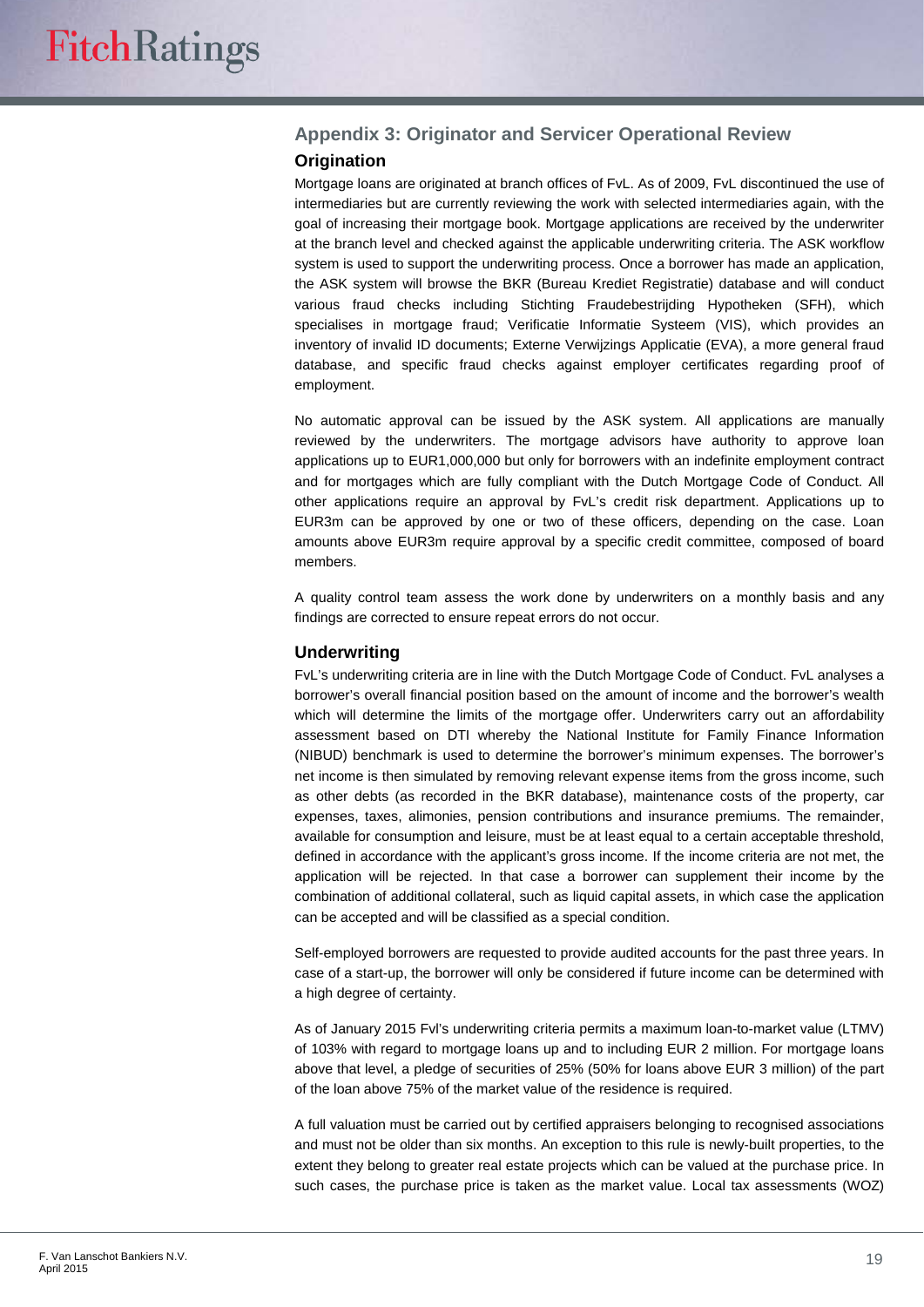can also be considered when the loan amount applied for is less than 50% of the tax estimate.

#### **Servicing**

All borrowers are required to open an account with FvL at origination of the loan and all payments must be made via direct debit. Loans in the early stages of delinquency are managed by the branches, until three months overdue. When a borrower has missed their mortgage payment, their current account with FvL will automatically be debited for those delinquent amounts, even if this will exceed the predefined current account limit. If an overdraft exceeds EUR250, a reminder letter is sent to the customer.

For Private Banking clients, once the overdraft has become material the first letter is sent after 30 days and the second letter after 45 days. In respect of Personal Banking clients it is 7 and 30 days, respectively. Each month, branches produce a list of delinquent loans that are more than three months in arrears, for the attention of the recovery division of the credit risk department.

Loans which are more than three months overdue are handled by the Recovery Division which is based in s'-Hertogensbosch. A check of the client's banking position will be performed, including their asset position. If the division considers the situation to be curable, a tailor-made recovery plan will be set up. Each borrower's situation will be assessed individually looking at their payment problems and spending behaviour, including the potential for asset sales. Temporary forbearance options such as reduced or suspended loan amortisations as well as reduced level of interest rates can be considered.

If the situation is not deemed curable, the recovery department will initiate the foreclosure process. Most properties are sold via a private sale. If the client does not agree to a voluntary sale, the sale will be forced via auction. FvL attends the auctions and in some cases acquires the properties for its book to ensure a minimum sale price. If the property is sold and there is no other collateral, but there still is a remaining debt, the client is handed over to a debt collection agency for further collection.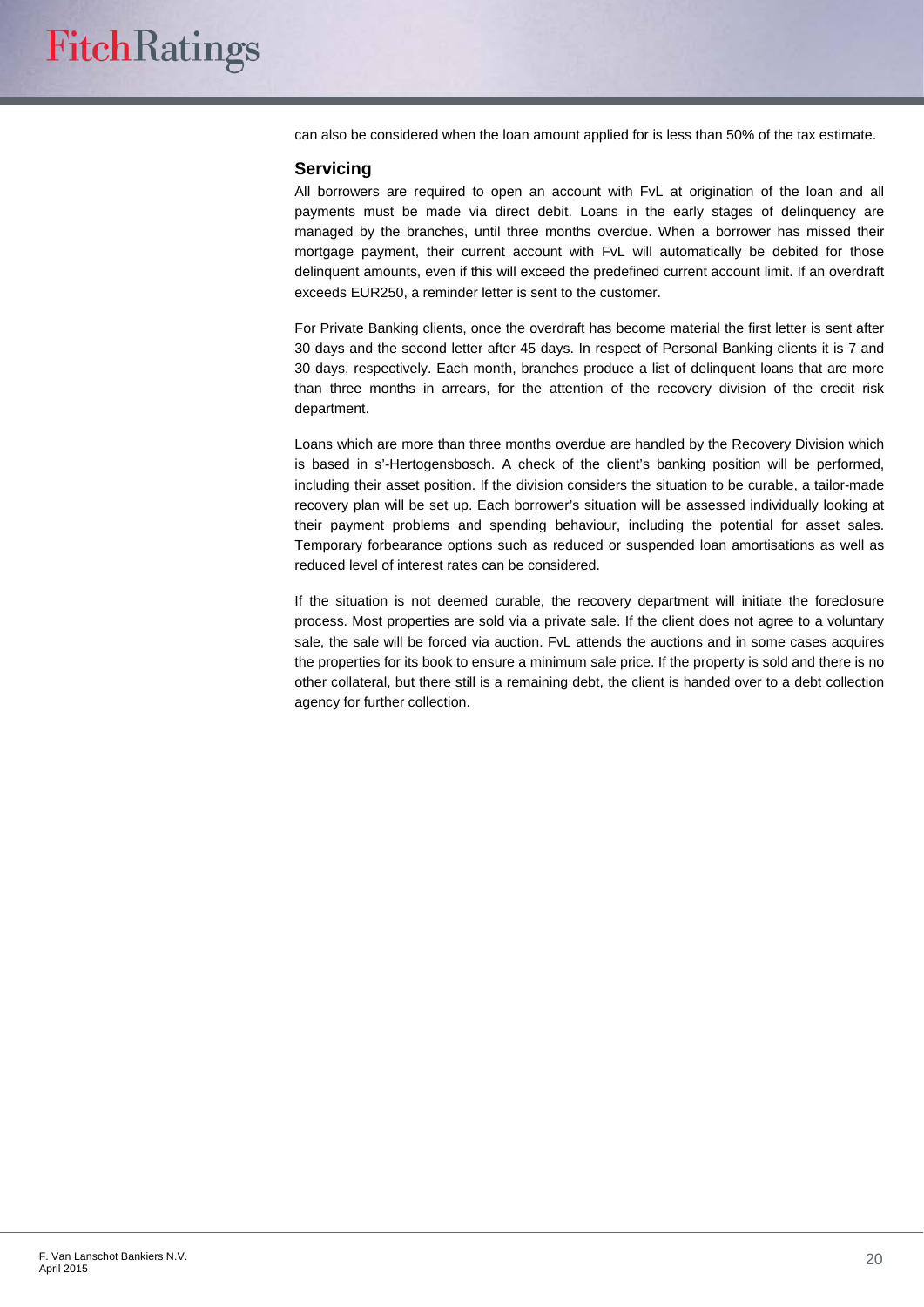## **Appendix 4: Outstanding Liabilities**

| Figure 17<br><b>List of Outstanding Covered Bonds</b> |            |                                      |           |             |                      |                 |              |
|-------------------------------------------------------|------------|--------------------------------------|-----------|-------------|----------------------|-----------------|--------------|
| <b>Series</b>                                         | v          | <b>Currenc Interest</b><br>rate type | (Size/bn) | Coupon rate | Payment<br>freauencv | <b>Maturity</b> | <b>ISIN</b>  |
|                                                       | <b>EUR</b> | Fixed                                | 0.001     | 0.25%       | Annually             | 2 Apr 16        | XS1197830208 |
| Source: FvL                                           |            |                                      |           |             |                      |                 |              |